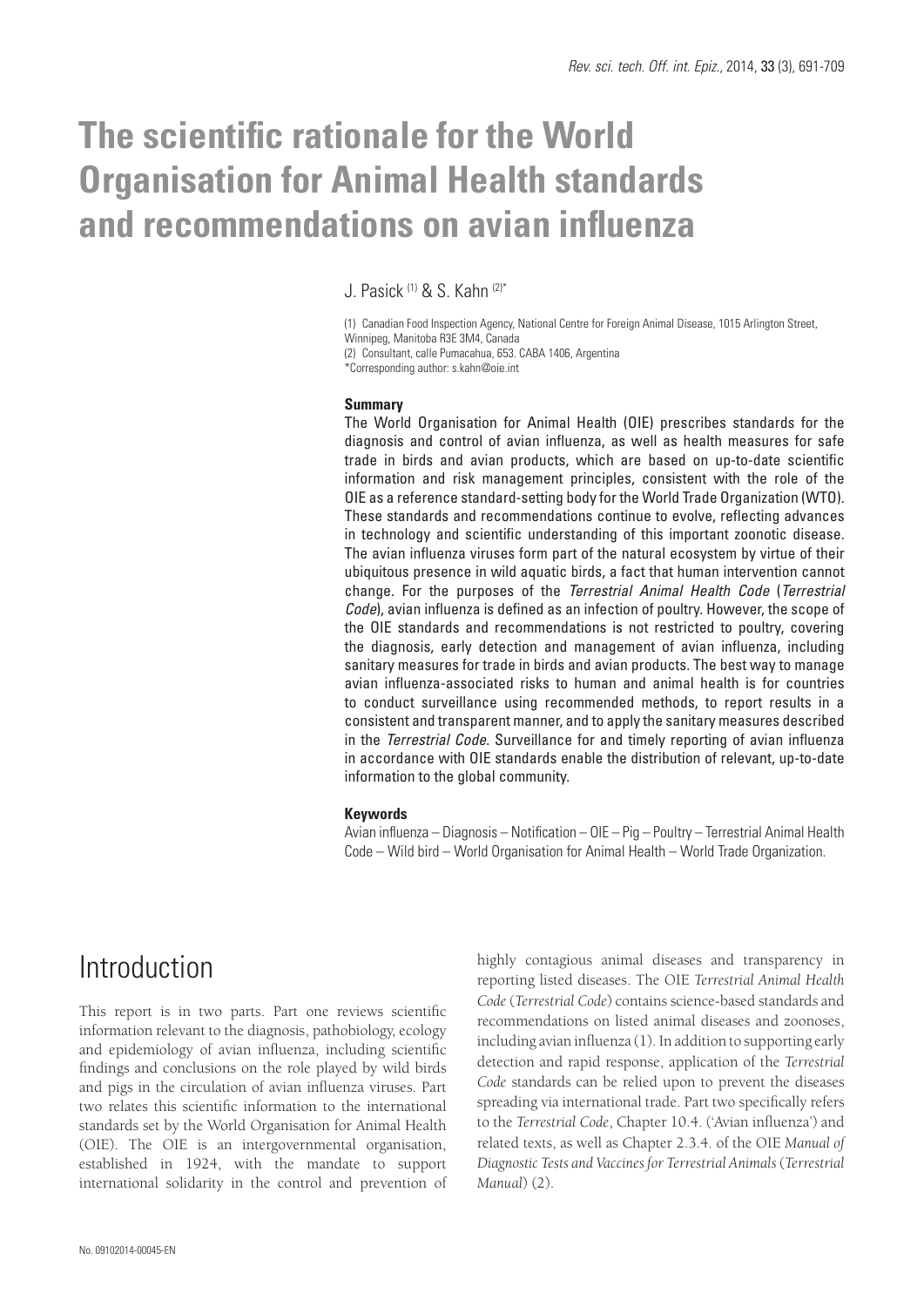This report illustrates how advances in the scientific understanding of avian influenza have driven the evolution of the standards and recommendations contained in the *Terrestrial Code*. Unless otherwise indicated, all *Terrestrial Code* citations refer to the 22nd edition, 2013.

# Part 1: Diagnosis and reporting of avian influenza

## **Early scientific thinking on avian influenza**

The first account of avian influenza dates back to 1878 when Edoardo Perroncito, a professor of pathology and parasitology at the Veterinary Faculty of the University of Turin, Italy, described a contagious disease that caused high flock mortality, affecting chickens and turkeys in northern Italy (3). In 1901 Centanni and Savonuzzi (4) showed that the agent responsible for 'fowl plague', a term that was later coined by Beaudette (5) in 1925, was an ultra-filterable agent. This eliminated the initial confusion with the acute septicaemic form of fowl cholera caused by *Pasteurella multocida*. However, Newcastle disease, which was first described in 1926 (6, 7), and is clinically similar to fowl plague in that it is capable of causing high flock mortality in susceptible poultry, continued to cause confusion in the diagnosis of fowl plague. In 1934, Burnet and Ferry (8) demonstrated that the two diseases were caused by different viruses. As explained in the review by Alexander and Brown (9), all the viruses recognised as avian influenza in the first half of the 20th Century were fowl plague virus isolates (all considered to be the same virus) belonging to what is now recognised as the H7 subtype. Outbreaks of fowl plague that were associated with imports from northern Italy were widespread across Europe during the early part of the 20th Century (10) and were made notifiable in some of these countries as early as 1903.

## **Scientific understanding of avian influenza after 1955**

The relationship of highly pathogenic avian influenza (HPAI) virus with other influenza viruses began to emerge in 1955, when Schäfer (11) showed that 'fowl plague' viruses shared common internal antigens with influenza viruses from humans and swine. Shortly afterwards, it was demonstrated that two viruses that were shown not to kill experimentally inoculated chickens (one virus isolated from chickens in Germany in 1949 [12] and one isolated from ducklings in Manitoba, Canada, in 1952 [13]) were also influenza viruses. In 1956, two low pathogenicity avian influenza (LPAI) viruses, which were antigenically distinct from HPAI virus, were isolated from commercial ducks with respiratory disease. These viruses, currently known as A/duck/Czechoslovokia/1956 (H4N6) and

A/duck/England/1956 (H11N6), along with the German 1949 and Manitoba 1952 isolates, gave the first indications of the variable nature of influenza viruses with respect to antigenicity and virulence.

A conceptual shift in the scientific understanding of the influenza viruses that could cause HPAI began with the isolation of two viruses that were associated with fowlplague-like disease but that were antigenically distinct from classical fowl plague virus, which belongs to the haemagglutinin antigen avian 1 or Hav1 group. The first involved a self-limiting outbreak on a small chicken farm in Scotland in 1959 and the second involved a die-off of European common terns (*Sterna hirundo*) in the Cape area of South Africa in 1961 (14). Both of these viruses, known respectively by their current nomenclature as A/chicken/ Scotland/1959 (H5N1) and A/tern/South Africa/ 1961 (H5N3), were antigenically related to each other but did not belong to the Hav1 group. In March/April 1966 an influenza virus was isolated from turkeys in an outbreak of acute disease in an extensive turkey-breeding establishment in Ontario, Canada (15). This highly pathogenic variant Ontario/7732 was related serologically by surface antigens to A/chicken/Scotland/1959 (H5N1) and A/tern/ South Africa/1961 (H5N3) and was later designated as A/turkey/Ontario/7732/1966 (H5N9). These three viruses were placed in the Hav5 subtype. To complicate matters further, Beard and Easterday (16) reported the isolation of A/turkey/Oregon/1971, a Hav1 Nav2 virus that was found by laboratory studies to be non-pathogenic for chickens, despite possessing the haemagglutinin of classical fowl plague virus. The existence of viruses that were of high virulence for poultry but were antigenically distinct from fowl plague viruses, as well as viruses that were antigenically related to fowl plague but were avirulent for chickens, demonstrated the need for interventions by Veterinary Authorities to be based on appropriate criteria and definitions of avian influenza viruses. At the time it was concluded that government intervention should be limited to influenza viruses of demonstrated virulence to poultry. Reports evaluating the use of *in vivo* tests for the virulence of avian influenza virus isolates started to appear in the literature in the late 1970s (9). The first of these (17) showed that the intravenous and intracerebral pathogenicity index tests, which were normally used for Newcastle disease virus isolates, could also be used to quantitatively measure the virulence of avian influenza viruses. These tests also showed a lack of correlation between virulence and antigenic type.

## **First official use of the term 'highly pathogenic avian influenza'**

At the First International Symposium on Avian Influenza, held in Bethesda, Maryland, the United States of America (USA) in 1981, it was resolved that the term 'fowl plague' be abandoned and replaced with HPAI. It was agreed that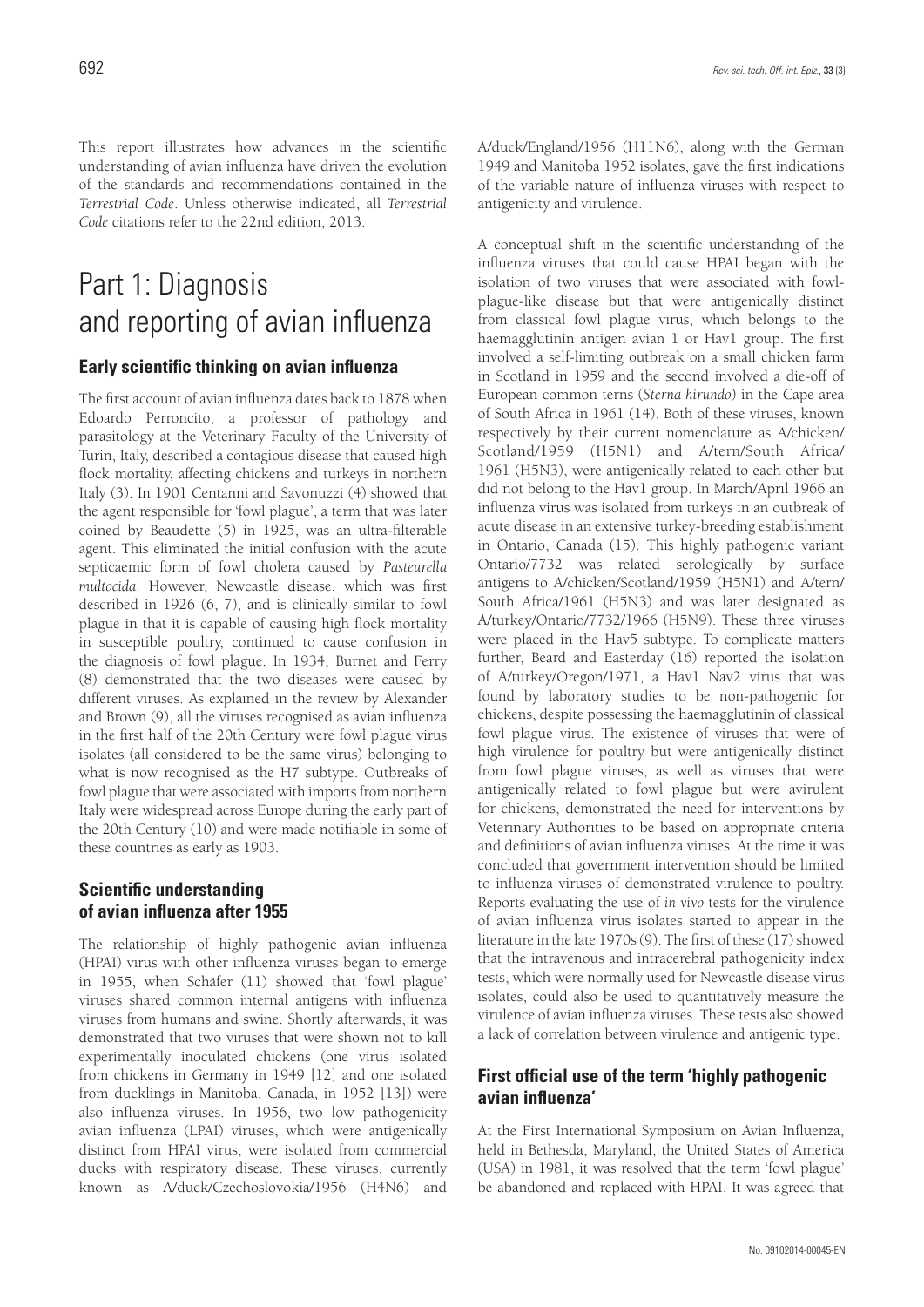HPAI virus strains should be defined by their ability to produce not less than 75% mortality within eight days in at least eight susceptible four-to-eight-week-old chickens inoculated by the intramuscular, intravenous or caudal air sac routes with bacteria-free infectious allantoic fluid or cell culture fluids (18). This definition was adopted by the World Organisation for Animal Health (OIE) in 1983. At the same symposium, Rudolf Rott presented a summary of the work that he and his co-workers had carried out, which showed that the pathogenicity of an avian influenza virus isolate was related to the proteolytic cleavage of the viral haemagglutinin (HA) into amino-terminal  $HA_1$ and carboxy-terminal  $HA_2$  subunits (19). They found that the haemagglutinins of non-pathogenic Hav1 strains had a cleavage site that was structurally similar to that of human influenza viruses while the haemagglutinins of the pathogenic strain had significantly more basic amino acids within the connecting peptides (19, 20). This set the stage for understanding the molecular basis of pathogenicity.

It is now understood that, in order for influenza A viruses to be infectious, the haemagglutinin precursor,  $HA<sub>0</sub>$ , must be post-translationally cleaved by host proteases into  $HA_1$ and  $HA_2$  subunits (21), thereby exposing a fusion peptide at the newly formed amino-terminal end of  $HA$ <sub>2</sub> (22). Pathogenicity is determined by which host protease carries out this post-translational cleavage. The  $HA<sub>0</sub>$  precursor of LPAI viruses has a single arginine at the cleavage site and another basic amino acid (arginine or lysine) at position –3 or –4. This cleavage site is recognised by extracellular host proteases (e.g. trypsin) that are secreted by cells that line the respiratory and digestive tracts. In contrast, the  $HA<sub>0</sub>$  precursor of highly pathogenic viruses contains multiple basic amino acids at its cleavage site, which is recognised by a family of intracellular proteases known as subtilisin-related proteases, of which furin is a leading candidate (23). This latter class of proteases has a much broader tissue distribution, which is directly related to the ability of highly pathogenic viruses to replicate systemically. It is now generally accepted that highly pathogenic viruses evolve from low pathogenicity virus precursors (24, 25). On the basis of current evidence, this evolution appears to be restricted to viruses of the H5 and H7 haemagglutinin subtypes. In the majority of cases, this evolution appears to take place after low pathogenicity viruses have been introduced from their natural wild bird reservoir into gallinaceous poultry. The acquisition of basic amino acids at the  $HA<sub>0</sub>$  cleavage site, which is associated with the evolution to high pathogenicity, can occur by a number of different mechanisms, including:

– nucleotide substitution

– the duplication of purine triplets due to polymerase slippage (26), which results in the insertion of basic amino acids at the cleavage site

– non-homologous recombination with cellular or viral RNA (27, 28, 29).

## **Evolution in our understanding of the origins of highly pathogenic avian influenza viruses**

In April 1983, an H5N2 infection involving chickens, which presented as acute respiratory disease, declining egg production and increased mortality, was detected in Lancaster County, Pennsylvania. This virus was initially characterised as being of low pathogenicity, based on *in vivo* tests, and so did not meet the definition of HPAI that had been proposed at the First International Symposium on Avian Influenza and subsequently adopted by the OIE. For this reason, statutory control measures were not brought into play. An additional 25 cases were diagnosed between April and October 1983 and none of the viruses isolated from these was highly pathogenic for inoculated chickens or turkeys (30). A dramatically different form of the disease appeared in early October and the virus that was isolated from these new cases was characterised as highly pathogenic, based on *in vivo* tests. Control measures were immediately introduced, including stamping out. However, diagnosis and control were complicated by the earlier and continued presence of the virus that exhibited the lower virulence phenotype. In total, the outbreak resulted in the loss of over 17 million birds in Pennsylvania and the surrounding states. Both low pathogenicity and highly pathogenic isolates possessed the identical cleavage site motif PQKKKR\*GLF, typical of highly pathogenic viruses (31). It was later shown that a point mutation which resulted in a lysine replacing a threonine at amino acid residue 13 caused the loss of a glycosylation site present in the LPAI virus and led to the expression of the highly pathogenic phenotype. The carbohydrate chain associated with this glycosylation site had presumably prevented subtilisin-related proteases but not trypsin-like proteases from gaining access to the  $HA<sub>0</sub>$  cleavage site (32).

A subcommittee of the United States Animal Health Association was established to deliberate the problems that had been encountered in characterising the pathogenicity of the virus responsible for the 1983 epizootic. It recommended that:

– the *in vivo* test for pathogenicity testing be retained but be limited to intravenous administration

– H5 and H7 viruses that do not meet the *in vivo* criterion for HPAI should have the amino acid sequence of their  $HA_0$ cleavage site determined, and should be treated as highly pathogenic if additional basic amino acids are present (33).

These recommendations and similar specifications in the European Union (EU) legislation on avian influenza (34) were adopted by the OIE Biological Standards Commission in 1992 and published in the 14th edition of the *Terrestrial Code* in 2005.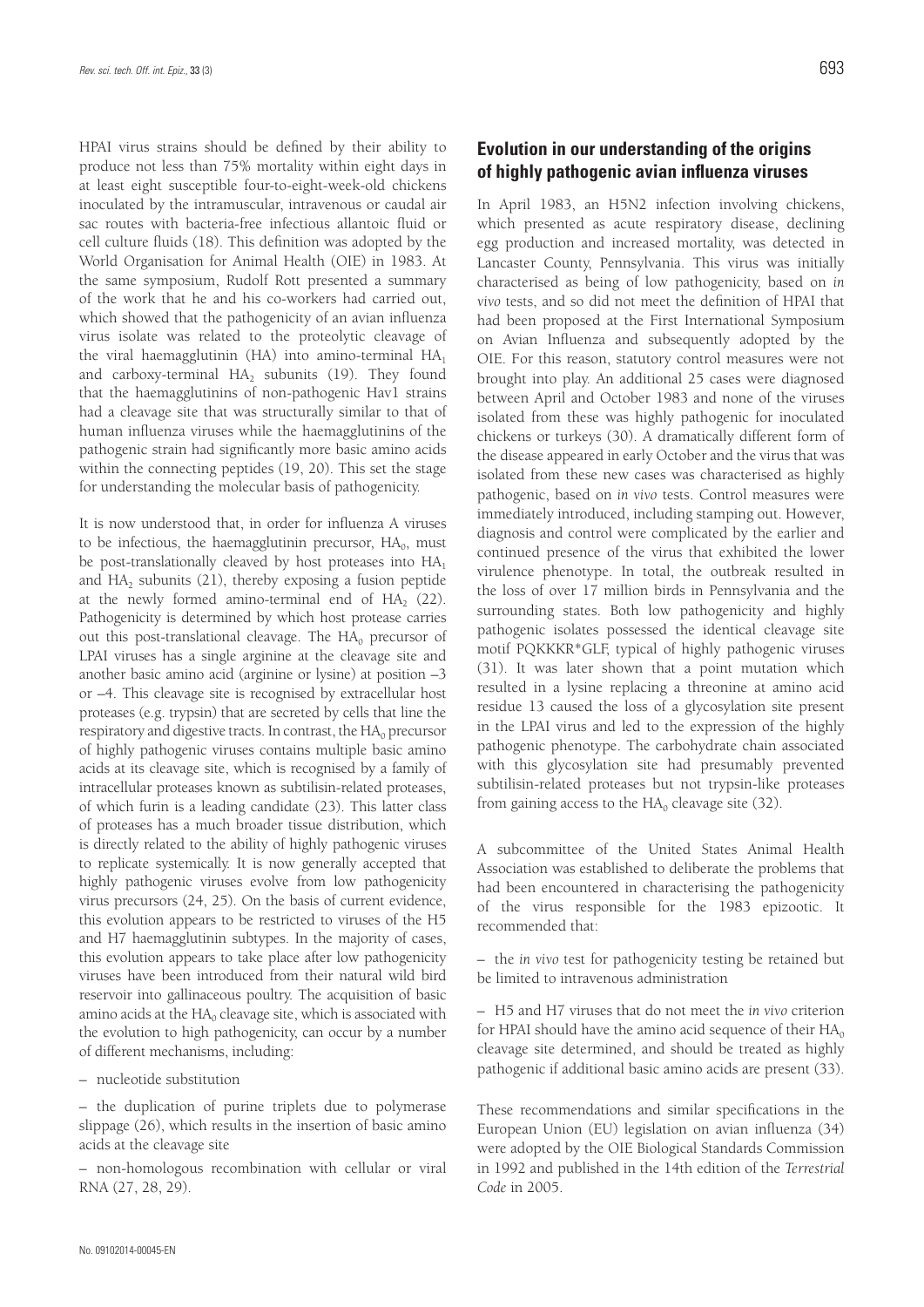Avian influenza epizootics with characteristics similar to those of the Pennsylvania outbreak have occurred in other locations, such as Mexico (1994) and Italy (1999). In these epizootics, a virus of low virulence, as determined by molecular and *in vivo* tests, circulated for some months before mutating to a virulent form. In an outbreak of HPAI in poultry in central Mexico, a retrospective study showed that the highly pathogenic virus was first isolated in December 1994, more than one year after the initial isolation of low pathogenicity virus (26). By the end of 1994, the outbreak had spread to involve 11 states and in January 1995 a second HPAI virus was confirmed (26, 35, 36). In Italy, an H7N1 virus of low pathogenicity spread to involve 199 farms between April and December of 1999, before mutating to a highly pathogenic form (37). The highly pathogenic virus, which had an intravenous pathogenicity index of 3.0 and the  $HA<sub>0</sub>$  cleavage site sequence PEIKGSRVRR\*GLF, was diagnosed on 17 December 1999. Difficulties similar to those experienced in Pennsylvania in 1983 hampered control measures. However, control was eventually achieved in May 2000 – after 413 farms and nearly 14 million birds had been affected.

#### **First use of the term 'notifiable avian influenza'**

The large Italian epizootic triggered a debate about the possible need for further changes to legislative control and trade measures to be applied to avian influenza infection. Ito *et al*. (38) showed that a highly pathogenic virus could be generated by experimentally passaging an avirulent H5N3 virus of wild swan origin (A/whistling swan/Shimane/499/83) multiple times in chickens. This supported the extensive accumulated epidemiological evidence suggesting that highly pathogenic H5 and H7 viruses arise from chickens and turkeys following the introduction of virus precursors of low pathogenicity from the free-living bird reservoir. Furthermore, since the evolution to virulence is presumably a random event, the longer that low pathogenicity H5 and H7 viruses are allowed to circulate in poultry, the greater the probability that a highly pathogenic virus will emerge. For these reasons, the EU Scientific Committee on Animal Health and Welfare in 2000 (39) and OIE *ad hoc* Expert Group Meetings in 2002 and 2004 recommended that standards and recommendations involving regulatory control and trade should be extended to all H5 and H7 viruses in poultry, regardless of their pathogenicity. A revised definition of notifiable avian influenza (NAI), including infections with H5 and H7 subtype viruses of low pathogenicity, was adopted by the OIE in May 2005. The treatment of these H5 and H7 subtypes as notifiable disease agents provided an impetus for countries to introduce enabling regulatory frameworks and obtain financial support for surveillance, reporting, stamping out and paying compensation to farmers whose flocks were depopulated because of the presence of H5 and H7 viruses of low pathogenicity. Transparency was

also encouraged by minimising unjustified trade restrictions arising from the notification of strains of low pathogenicity.

The above clearly shows the progressive changes that have been made to the *Terrestrial Code.* These changes have been science-based and driven by advances in our scientific understanding of the pathobiology, ecology and epidemiology of avian influenza. The leadership of the OIE in promoting the global control of avian influenza viruses of low pathogenicity has been crucial. This has helped many countries to justify the need for, and to obtain, resources for the control of such viruses, and thus to prevent serious outbreaks of disease due to infection with highly pathogenic viruses.

## **Virulence determinants of avian influenza viruses**

Although the polybasic  $HA_0$  cleavage site is considered to be the prime virulence determinant of highly pathogenic viruses, it may not by itself be enough to bestow high pathogenicity on a virus isolate. This was initially demonstrated with the early low pathogenicity A/chicken/ Pennsylvania/1983 virus isolates and subsequently observed with a number of other viruses that have been isolated from field outbreaks or generated in the laboratory. A/chicken/Texas/298313/04 (H5N2), isolated from a broiler chicken flock in Gonzales, Texas, in February 2004, was the first reported highly pathogenic virus that possessed an HPAI HA $_0$  cleavage site motif (PQRKKR\*GLF) but was not virulent in *in vivo* tests (40). This HPAI designation complied with the OIE definition of HPAI that had been in the *Terrestrial Code* since 2005. Discordant results between molecular and *in vivo* tests used to characterise virus pathogenicity were retrospectively recognised for two other H5 field-virus isolates (41), as well as for non-H5/H7 viruses that had been engineered to contain polybasic  $HA_0$  cleavage sites (42, 43, 44). Stech and co-workers (43) showed that inserting a polybasic cleavage site derived from HPAI A/chicken/Italy/8/98 (H5N2) into the haemagglutinin of the LPAI A/duck/Ukraine/1/63 (H3N8) virus was not sufficient to immediately transform it into a highly pathogenic virus, despite the fact that it was able to replicate in tissue culture in the absence of exogenous trypsin. This implied that the evolution of highly pathogenic viruses from H5/H7 viruses of low pathogenicity involved other changes, in addition to a polybasic  $HA_0$  cleavage site. In contrast, Veits and co-workers (44) reported that avian influenza viruses with H2, H4, H8, and H14 haemagglutinins could support a highly pathogenic phenotype after acquiring a polybasic  $HA<sub>0</sub>$  cleavage site. This approach has yielded different results for H6 viruses. While the insertion of a polybasic cleavage site into A/mallard/Sweden/81/02 (H6N1) (45) supported a highly pathogenic phenotype *in vivo*, the insertion of a polybasic cleavage site into A/turkey/Germany/R617/07 (H6N2) did not (44), indicating that other 'cryptic'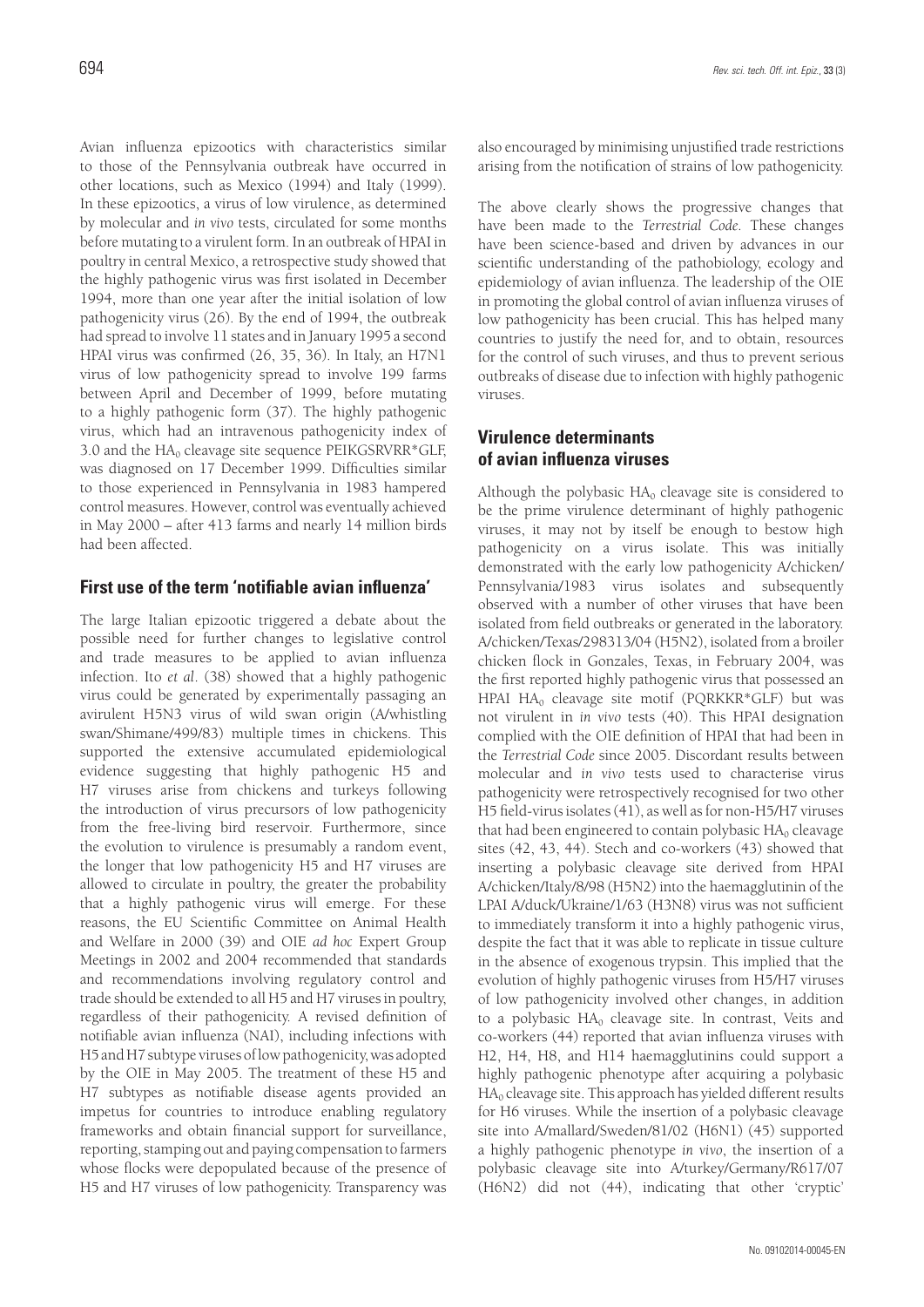virulence determinants are also involved in the expression of a highly pathogenic phenotype *in vivo*. The involvement of 'cryptic' virulence determinants has been supported by the results of a number of studies (41, 42, 46). These experiments provoke important questions on the apparent restriction of the highly pathogenic phenotype to viruses of the H5 and H7 subtypes. Are H5 and H7 viruses somehow uniquely predisposed to acquiring polybasic  $HA<sub>0</sub>$  cleavage sites? Does a barrier exist in nature that prevents other HA subtypes from acquiring polybasic cleavage sites? It remains to be seen if a polybasic  $HA<sub>0</sub>$  cleavage site will ever be found in a non-H5/H7 field isolate from poultry.

In this vein, the phenomenon of non-homologous recombination as a mechanism by which H7 viruses could acquire a polybasic  $HA_0$  cleavage site first came to light as a result of laboratory experiments (47, 48) that were carried out more than a decade before the first reports that this same mechanism was responsible for the evolution to highly pathogenic virus in the field (27, 28, 29). Taking into account the developments described above, current scientific evidence supports the recommendations of the *Terrestrial Code* (1).

## **The role of wild birds as a reservoir of avian influenza infection for poultry**

The exposure of gallinaceous poultry to low pathogenicity H5/H7 viruses of wild bird origin does not appear to be a rare event (49). Many, if not the majority, of such exposures result in subclinical, transient infections with no spread to other flocks, which are often only recognised after the fact on the basis of flock seroconversion (49). The reason that these viruses fail to persist in poultry may be due to the fact that they are poorly adapted to their new host and are unable to replicate and be transmitted efficiently. The 50% minimum infectious dose  $(MID_{50})$  has been used to evaluate virus adaptation to a particular species (50, 51). These studies have shown that wild-bird-origin H5/H7 viruses of low pathogenicity are generally not well adapted to chickens, requiring 100 to 1,000 times more virus to infect chickens when compared with poultryadapted viruses. However, experimental studies have shown that, by repeatedly passaging viruses of wild bird origin through poultry, adaptation, as demonstrated by increased levels of virus replication and improved chickento-chicken transmission, can occur (52, 53). The adaptation process is unpredictable and appears capable of following many paths.

Wild birds in the orders Anseriformes (ducks, geese and swans) and Charadriiformes (gulls, terns and waders) are the reservoir of influenza A viruses in nature. However, reports of HPAI virus infection in wild birds without any involvement of poultry are very rare. Two such reports include a die-off of approximately 1,300 European common

terns (*Sterna hirundo*) in the Cape area of South Africa in 1961 (14) and a report of a highly pathogenic virus isolated from two wild duck species during the surveillance of freeliving waterfowl in Nigeria (54). The latter report found coexisting but genetically distinguishable avian influenza viruses with a highly pathogenic viral genotype in two cohabiting species of wild waterfowl, with evidence of nonlethal infection in at least one species, and without evidence of prior extensive circulation of the virus in domestic poultry. This finding suggested that some strains with potentially high pathogenicity for poultry could be maintained in a community of wild waterfowl (54).

Scientific evidence collected in experimental studies and during the observation of real-life disease outbreaks due to HPAI overwhelmingly concludes that these disease outbreaks originate in domestic poultry (e.g. chickens, ostriches) that are raised in intensive management systems.

Nonetheless, epidemiologic investigations and phylogenetic analysis imply that the wild bird reservoir is the original source of H5/H7 viruses of low pathogenicity that give rise to highly pathogenic viruses, and that the latter viruses do not form a separate or unique phylogenetic lineage or lineages in waterfowl (24, 25). Although outbreaks of Eurasian H5N1 HPAI in wild birds have, at times, resulted in mass mortality events, like the large die-off of wild waterfowl at Lake Qinghai, in the People's Republic of China in May to June 2005 (55), extensive testing of hundreds of thousands of apparently healthy wild birds has either failed to detect or rarely detected these H5N1 viruses. In summary, the available scientific evidence supports the hypothesis that HPAI never, or at worst very rarely, emerges in the free-living wild bird reservoir and that these viruses do not persist when introduced into this reservoir.

This is in stark contrast to the situation in domestic poultry. The reason(s) for this difference are not known; however, Lebarbenchon *et al.* (56) have proposed that the different selective pressures which are present in natural ecological systems (wild birds) versus artificial ecological systems (intensive poultry farming, live bird markets, etc.) may explain why HPAI viruses do not emerge or persist in natural ecosystems.

## **Differences in the pathobiology of avian influenza in wild birds and in domestic poultry**

Influenza A virus replication in waterfowl, which takes place in the intestinal tract, favours faecal-oral and potentially faecal-faecal routes of transmission. In contrast, airborne transmission, which is most important in domestic poultry, is associated with virus replication within the respiratory tract. Lebarbenchon *et al.* (56) further suggested that the evolution of H5/H7 viruses from low to high pathogenicity,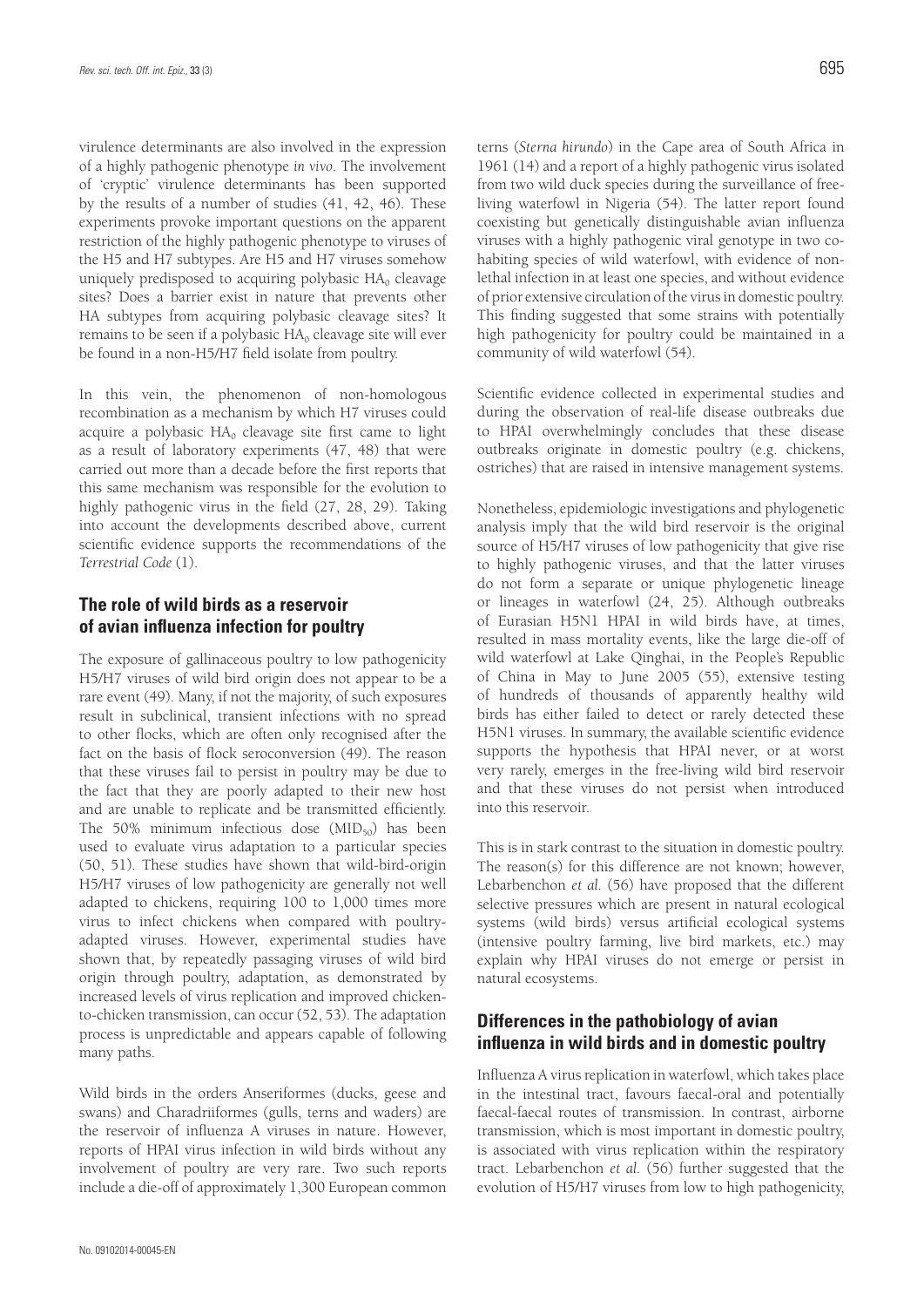which occasionally follows the introduction of a wild bird virus into poultry, may not be solely due to a change in host species or the higher rates of pathogen transmission that may indirectly select for higher levels of virulence (low virulence may be a selective advantage when hosthost contacts are infrequent). These authors suggested that the process may also be driven by a larger set of ecological parameters which are encountered in artificial ecosystems. These include a more uniform age structure, lower genetic diversity and more constant environmental conditions, all of which could contribute to the selection of more virulent virus variants. At this stage, scientific evidence does not provide a clear basis on which to predict which LPAI H5/H7 viruses will remain of low pathogenicity and which will mutate to become highly pathogenic. As discussed above, in addition to a polybasic  $HA_0$  cleavage site, cryptic virulence determinants can also influence the pathogenic phenotype of a virus. The rate at which an H5/H7 low pathogenicity virus acquires the necessary genetic changes to become highly pathogenic is determined in large part by the error rate of the viral polymerase, which is approximately  $10^{-5}$  mutations per site, per genome replication. The emergence of a highly pathogenic virus from a precursor of low pathogenicity can take several months, as observed in Pennsylvania in 1983 (~5 months involving 25 outbreaks), Mexico in 1995 (~13 months and present in 11 states), Italy in 1999 (~8 months and 199 outbreaks), and as has recently been determined for A/turkey/Ontario/7732/ 1966 (~3 months) (57). The shift towards virulence can also occur relatively quickly, as observed with the Chile H7N3 outbreak in 2002 (~1 month), the British Columbia H7N3 outbreak in 2004 (<1 month) and the Saskatchewan outbreak of H7N3 in 2007 (~1 month). In general, the longer that an H5/H7 virus of low pathogenicity is allowed to circulate in poultry, particularly in areas of high poultry density, the greater the chances that a highly pathogenic virus will emerge. This highlights the need for early warning, based on detection and reporting in accordance with the OIE standards.

## **The significance of wild birds in relation to H5N1 avian influenza**

The first indication that wild birds might be important in the spread of H5N1 avian influenza involved outbreaks in wild waterfowl and captive wild birds in Hong Kong in late 2002 (58). However, it was not until the large outbreak among wild birds on Lake Qinghai in May 2005 that concern over the involvement of wild waterfowl in the spread of H5N1 avian influenza came to the forefront. This outbreak, which affected a number of avian species, including bar-headed geese (*Anser indicus*), brown-headed gulls (*Larus brunnicephalus*), great black-headed gulls (*L. ichthyaetus*) and great cormorants (*Phalacrocorax carbo*) (55, 59), preceded the rapid spread of the virus to northwestern Asia, Europe, the Middle East and eventually Africa, which occurred in late 2005 and 2006. Of the 23 introductions of H5N1 avian influenza into Europe, 20 were associated with migrating wild birds. In Europe, mortalities involving mute (*Cygnus olor*) or whooper (*C. cygnus*) swans were usually the first indication of the presence of H5N1 avian influenza (60, 61). This was especially true during the winter of 2005 to 2006, when spatial and temporal analysis of the outbreaks indicated that they were associated with cold weather and the congregation of waterbirds along the 0°C isotherm (62). In June and July 2007, mortalities in waterbirds associated with H5N1 avian influenza were again reported in Germany, France and the Czech Republic. Although swans and some other species that develop serious disease in response to H5N1 avian influenza virus infection are viewed as excellent sentinel species, there is no scientific evidence that they play any significant role as long-distance vectors of the virus. Studies using wild ducks that have been experimentally infected with H5N1 viruses have demonstrated species variability in virus excretion and susceptibility to debilitating disease (63). After careful study, the potential role of the mallard (*Anas platyrhynchos*) as a long-distance vector of H5N1 avian influenza has been largely discounted (64, 65).

Large-scale surveillance to detect the presence of H5N1 avian influenza in wild birds was initiated in 2006 but has since been reduced. In its place, targeted surveillance, which focuses on sick or dead wild birds, is ongoing in many parts of the world, with the objective of alerting Veterinary Services to the possible exposure of free-ranging poultry to H5N1 avian influenza in countries that are currently free from these viruses. The reduced number of mass mortality events reported in wild birds may be related to a reduced prevalence of H5N1 avian influenza in wild birds after 2006 and/or to a reduced exposure of poultry to infected domestic ducks in enzootic countries. The true prevalence and persistence of H5N1 avian influenza in wild bird populations throughout the world remain to be elucidated. The hypothesis that best fits the accumulated scientific evidence is that infected poultry, especially domestic ducks, provide a reservoir of infection for wild waterfowl, and not the converse. Multiple studies of H5N1 viruses in the live poultry markets of China and Vietnam support the hypothesis that 'backyard' poultry and smallscale poultry farms are the main reservoir of infection for H5N1 avian influenza.

## **The significance of pigs in relation to H5N1 avian influenza**

H5N1 avian influenza was first isolated from pigs during routine surveillance carried out in Fujian Province in southern China in 2001 and 2003 (66). This raised concerns that pigs might serve as an intermediate host in which the virus could eventually adapt to humans. Follow-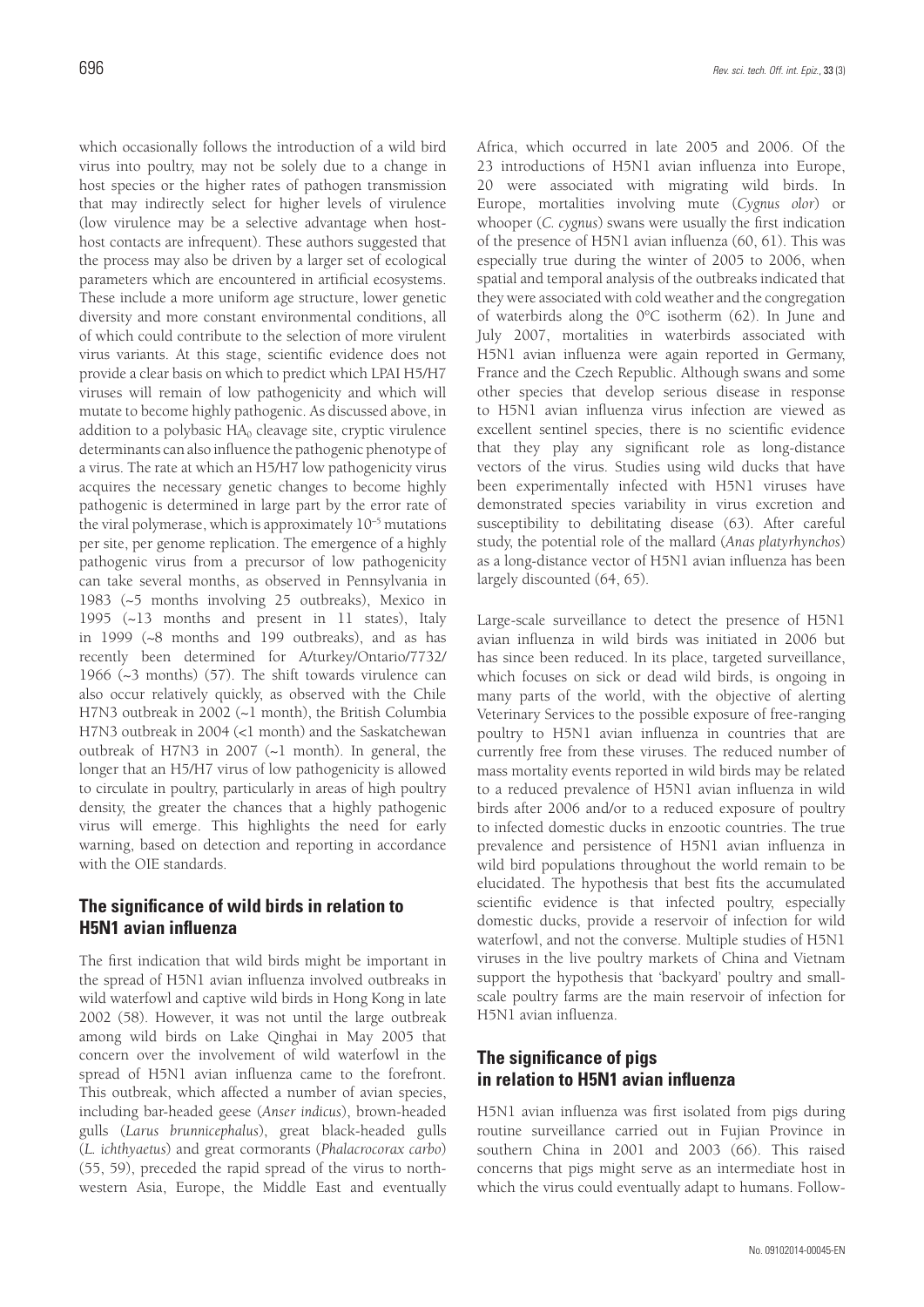up surveillance, involving 25 medium-to-large-scale pig farms in Fujian Province, was carried out in 2004 and again in 2007. Of the 499 sera from 2004 and 908 sera from 2007, none tested positive for antibodies to H5 as determined by haemagglutination-inhibition test and confirmed by the micro-neutralisation test. More recently, the testing of 1,107 nasal swab samples collected from apparently healthy four-to-six-month-old pigs in Jiangsu Province of eastern China during the period from October 2008 to May 2009 yielded only two H5N1 viruses, giving an isolation rate of 0.18%. The two isolates, A/swine/Jiangsu/ 1/2008 and A/swine/Jiangsu/2/2009, were from clades 7 and 2.3.4, respectively (67).

In Vietnam, serological evidence for exposure to H5N1 avian influenza in pigs has also been reported, albeit at a very low prevalence (68). Out of a total of 3,175 pig sera that were collected in Vietnamese slaughterhouses between September 2003 and June 2004, only 0.25% of the sera were positive for H5 antibodies as determined by virus neutralisation test and western blot analysis.

In Indonesia, virological and serological surveillance carried out during January to February 2005, October 2006 to February 2007 and November 2008 to April 2009 demonstrated H5N1 avian influenza in pigs in 2005 to 2007 but not in 2008 to 2009 (69). In 2005, a total of 35 H5N1 viruses were isolated from five out of seven private or commercial farms located in the Tangerang district of Banten Province. All of the positive farms had poultry on site and phylogenetic analysis showed that all of the viruses clustered with chicken isolates.

In 2006 to 2007, a total of 17 H5N1 avian influenza viruses were isolated from private, commercial or government farms as well as slaughterhouse specimens collected in Banten, East Java, North Sumatra and South Kalimantan Provinces. As during the 2005 surveillance period, poultry were either found on site or within a kilometre of the affected site. These results could suggest poultry-to-pig transmission. However, they should be interpreted with caution, as the evidence is based on results from a single laboratory and no other laboratory has been able to reproduce these results. The findings of Löndt *et al.* (70) argue against the hypothesis of poultry-to-pig transmission. In this study, pigs that were co-housed with ducks or chickens infected experimentally with the H5N1 clade 2.1.1 virus A/turkey/Turkey/1/2005 failed to become infected as determined by polymerase chain reaction (PCR) testing of nasal swab samples and haemagglutination-inhibition assay of sera collected at seven and 14 days post contact.

Setting aside the questions about poultry-to-pig transmission, the fact that viruses with nearly identical genes were isolated from pigs on the same farms in Indonesia did imply pig-to-pig transmission. Two experimental studies (68, 71) have confirmed the susceptibility of pigs to H5N1 avian influenza. In both studies, pigs were inoculated with  $10^6$  50% egg infectious dose (EID<sub>50</sub>) of H5N1 virus by the intranasal route. Nasal swab specimens collected from these pigs demonstrated that virus shedding occurred from 1 to 5 days post inoculation and that virus titres were modest, ranging from  $\sim$ 1 to 4 log<sub>10</sub> EID<sub>50</sub>/ml of swab sample media. In one study (71), virus was found only in the tissues of the respiratory tract (nasal turbinates, tonsils, trachea and lungs), with no evidence of systemic involvement. In the other study (68), virus was also found in the liver, in addition to tissues of the respiratory tract, despite the fact that viraemia was not detectable. In the study that did address the question of pig-to-pig transmission (68), there was no evidence for transmissibility, although the small numbers of infected and in-contact animals that were used reduced the statistical power of the experiments.

In summary, pigs are susceptible to infection with H5N1 avian influenza, with virus replication appearing to be restricted to the respiratory tract. This is associated with a brief period of virus shedding and the infection manifesting itself either subclinically or as a mild respiratory disease. Sporadic field cases may have been the result of poultryto-pig transmission but more evidence is needed to substantiate this hypothesis. Evidence for pig-to-pig transmission is scant at present. Although one plaguepurified clone of an Indonesian swine H5N1 isolate (A/swine/Banten/UT3062/2005) was shown to possess an A134S substitution within the 130-loop of the receptor-binding pocket that is responsible for human-type receptor recognition, and could bind to avian-type and human-type sialic acid receptors (69), a fully swine-adapted virus has yet to appear. Based on current scientific evidence, pigs are considered to be deadend hosts for H5N1 avian influenza.

Because live pigs and porcine products present no significant risk of transmitting H5N1 avian influenza viruses either to humans or to poultry, the *Terrestrial Code* does not make recommendations regarding the implementation of health measures for pigs and pig products in relation to avian influenza (1).

#### **Diagnosing avian influenza**

The standards for diagnostic tests, including pathogenicity testing of influenza A virus isolates from poultry, are described in the OIE *Terrestrial Manual* (2). The prescribed test for agent identification for the purposes of international trade involves inoculating the allantoic cavity of specific-pathogen-free embryonating fowl eggs that are at between nine and 11 days of incubation. The presence of influenza A virus-group-specific-antigen can be confirmed by an immunoassay, such as the agar gel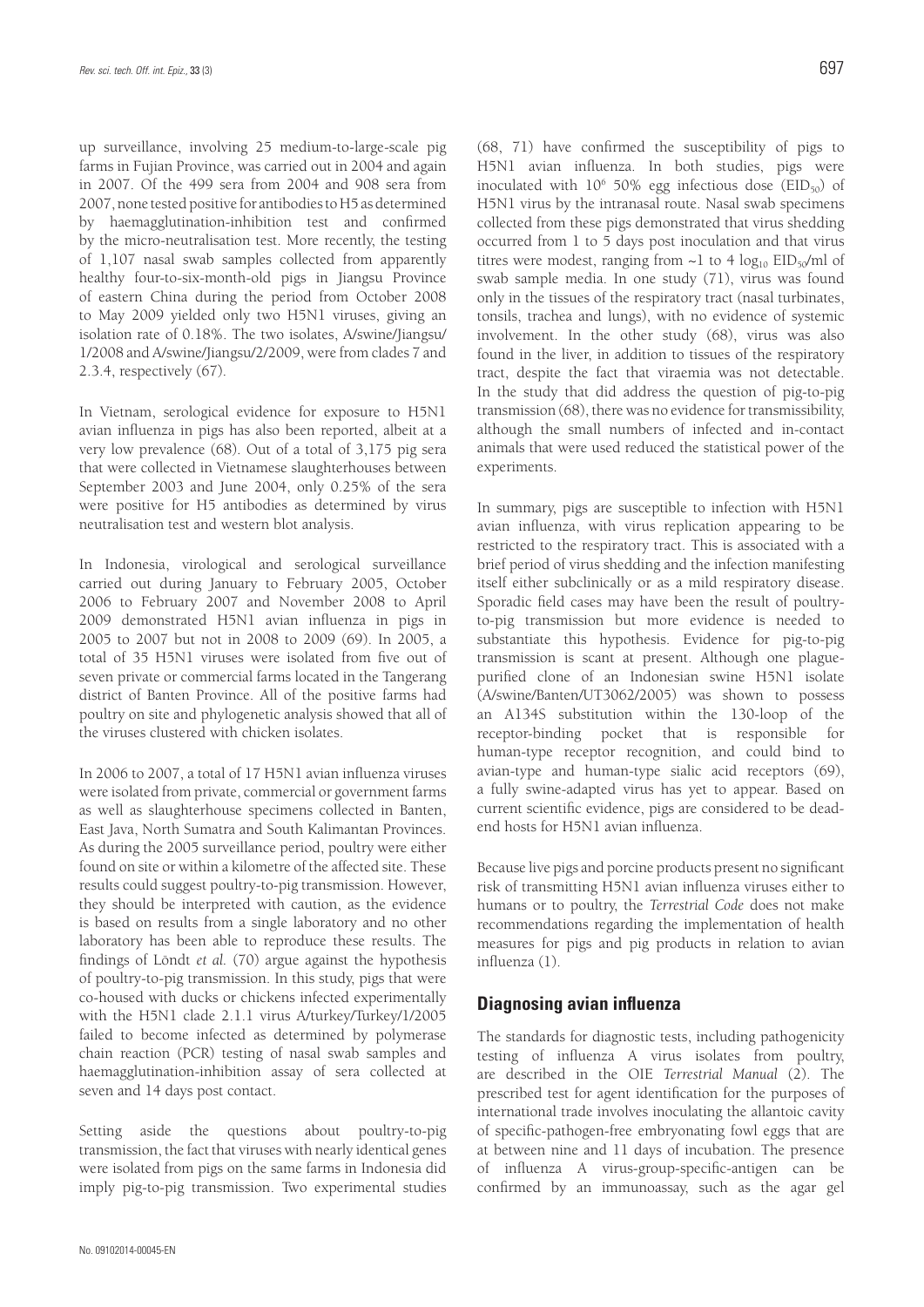immunodiffusion test, or lateral flow devices, which detect influenza A nucleoprotein or matrix protein. Alternatively, influenza A virus nucleic acid can be detected by the use of reverse-transcription PCR (RT-PCR), using either nucleoprotein-specific or matrixprotein-specific primers (72). Antigenic subtyping of an influenza A virus isolate should be carried out by haemagglutination-inhibition and neuraminidaseinhibition tests, using highly specific reference antisera. The presence of H5 and H7 subtype influenza A viruses can also be determined by RT-PCR using H5- and H7-specific primers (72). The pathogenicity of a virus isolate can be determined by *in vivo* and molecular-based methods. Using *in vivo* methods, an HPAI virus is defined as: 'any virus that is lethal for six, seven or eight of eight 4-to-8-week-old susceptible chickens within ten days following intravenous inoculation with 0.2 ml of a 1/10 dilution of bacteria-free, infective allantoic fluid' or 'any virus that has an intravenous pathogenicity index (IVPI) greater than 1.2' (2). For all H5 and H7 viruses that have been determined to be of low pathogenicity in chickens, using one of the *in vivo* methods described above, the amino acid sequence of the connecting peptide of the haemagglutinin must be determined. If the sequence is similar to that observed for other HPAI virus isolates (i.e. it contains a polybasic  $HA<sub>0</sub>$  cleavage site), the isolate is then considered to be highly pathogenic.

The detection of infection with an avian influenza virus can be based upon isolating and characterising the virus, as described above, or by identifying the presence of viral RNA that is specific for a virus of low or high pathogenicity. The latter can be achieved using a number of different molecularbased methods. Advances in molecular-based diagnostic techniques have allowed avian influenza infections to be detected more rapidly than can be achieved with methods that depend on virus isolation. This can significantly reduce the high-risk period, which is defined as the time interval between the introduction and the detection of a pathogen, which is important for the rapid and effective implementation of control measures. Identifying viral RNA that is specific for avian influenza can be achieved by a number of different methods, including PCR-based amplification methods that can be coupled with either Sanger sequencing or one of the next-generation sequencing methods (reviewed in 73 and 74). As an example, and in response to the westward spread of H5N1 avian influenza, Hoffmann *et al*. (75) developed an H5-specific, real-time RT-PCR assay designed to amplify a 150 nucleotide region of the H5 gene which incorporates the  $HA<sub>0</sub>$  cleavage site. This assay uses two probes: one targeting a sequence that is reasonably conserved among various H5 viruses, and a second that is specific for the cleavage site of Qinghai-lineage H5N1 viruses. Another example is a pan-haemagglutinin RT-PCR developed by Gall *et al*. (76). This universal primer set targets the  $HA<sub>0</sub>$  cleavage site of all influenza A virus subtypes; the products of which can then be used in sequencing reactions.

# Part 2: Preventing the spread of avian influenza through international trade in birds and avian products

## **Introduction to the World Organisation for Animal Health**

The OIE is an intergovernmental organisation, established in 1924, with the goal of supporting international solidarity in the control and prevention of highly contagious animal diseases, including through the promotion of transparency in reporting listed diseases. In 1968, the OIE published the first edition of the *International Animal Health Code*, now called the *Terrestrial Animal Health Code* (*Terrestrial Code*) (1). In addition to setting standards for the improvement of animal health and welfare and veterinary public health worldwide, the *Terrestrial Code* sets sanitary standards to ensure safe international trade in terrestrial animals and their products. The *Terrestrial Code* specifies both general ('horizontal') and disease-specific health measures to be used by the Veterinary Authorities of importing and exporting countries to avoid the transfer of agents that are pathogenic for animals or humans, while at the same time avoiding unnecessary barriers to trade (1).

The OIE Terrestrial Animal Health Standards Commission (Code Commission) is the elected commission responsible for updating the *Terrestrial Code* each year, based on scientific information and inputs provided by Member Countries and relevant organisations. The Code Commission is supported in this activity by two other elected commissions, the Scientific Commission for Animal Diseases and the Biological Standards Commission.

In 1995, with the signing of the World Trade Organization (WTO) Agreement on the Application of Sanitary and Phytosanitary Measures (SPS Agreement) (77), the OIE was mandated as a reference organisation to set health standards for trade in animals and animal products. As of October 2014, the OIE has 180 Members.

## **Background on international trade in birds and avian products**

Poultry is the fastest-growing livestock industry. Global broiler meat production is forecast at 82.2 million tons for 2012 (78). The top exporters of chicken meat in 2012 in decreasing order were: Brazil, the USA, the EU, Thailand, China, Argentina, Turkey, Canada and Chile. The top importers of chicken meat in 2012 in decreasing order were: Japan, Saudi Arabia, the EU, Mexico, Russia, Iraq, Hong Kong, Vietnam, the United Arab Emirates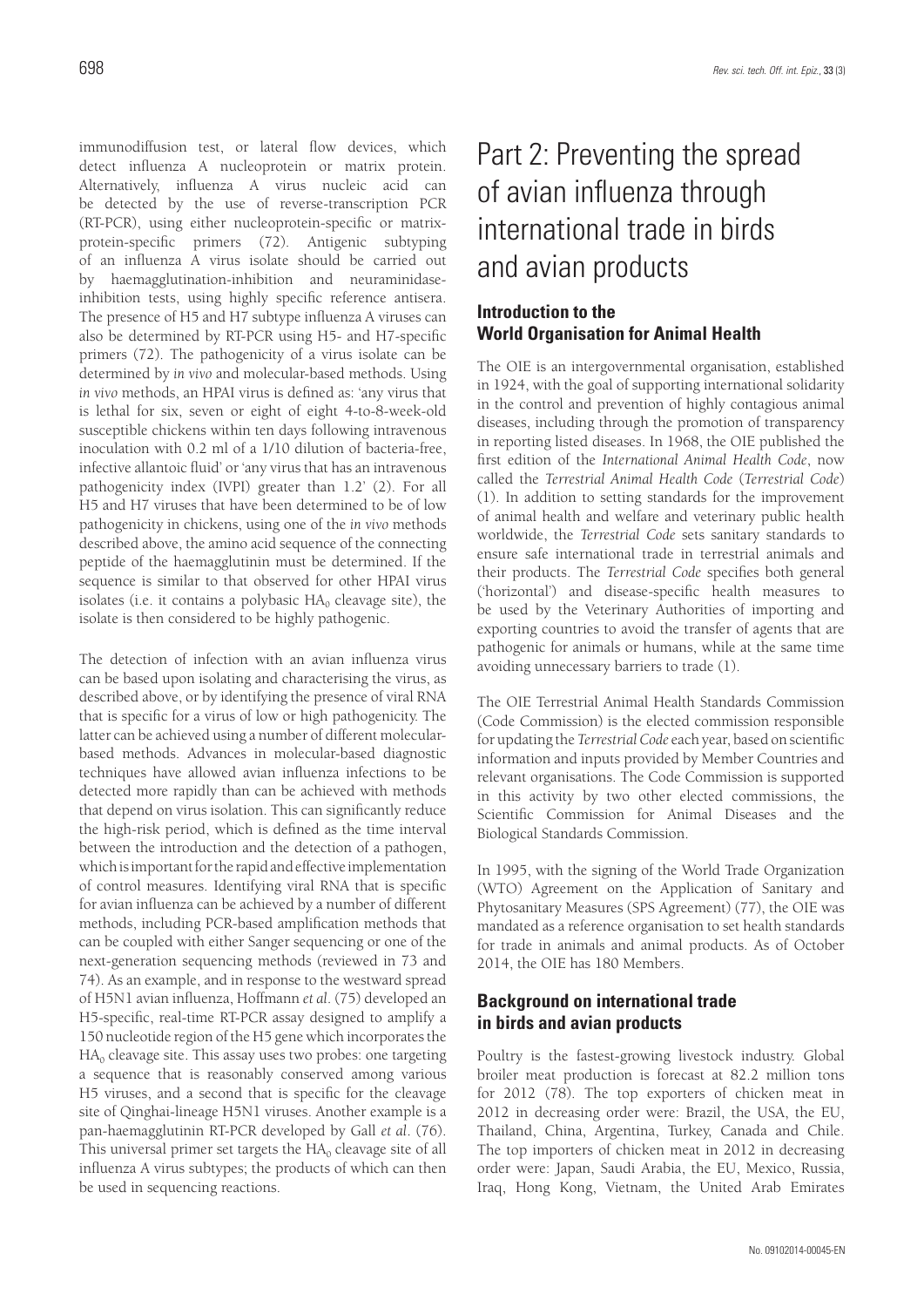and Angola. Trade in live poultry is also very significant, involving hatching eggs, day-old chicks and older poultry. There is also a significant global trade in pet and hobby birds and birds for zoological collections.

The risks associated with the trade of live birds and poultry products in the spread of avian influenza were reviewed in 2009 (79). This study found that the legal and illegal trade of live birds and bird products (with an emphasis on the specific role of poultry) may play a major role in the spread of HPAI, including over large distances. Based on findings in other papers, the review indicated that illegal poultry movements are extensive in South-East Asia, as is the illegal trade in fighting cocks, wild birds (particularly birds of prey) and exotic 'pet' or companion animal birds. In view of the largely illegal nature of cock fighting and the movement of these birds, this trade represents a particular risk for introducing avian influenza, as has occurred in Thailand and Laos. The review also reported that the movement of fighting cocks was associated with the spread of Newcastle disease virus in western states of the USA between 2002 and 2003, showing the potential importance of such birds in spreading avian influenza (79).

#### **Relevant definitions in the** *Terrestrial Code*

As with all normative publications, it is important to establish clear and unambiguous definitions of key terms and concepts. The *Terrestrial Code* contains several definitions relating to avian influenza, including those for notifiable avian influenza, poultry, zoning, and compartmentalisation (1). At the 81st OIE General Session in May 2013, the General Assembly agreed to a number of amendments of the text in Chapter 10.4. ('Avian influenza'). These modifications did not significantly change the requirements; rather the objective was to present them more clearly.

#### Definition of poultry

In the *Terrestrial Code*, *poultry* is defined as 'all domesticated birds, including backyard poultry, used for the production of meat or eggs for consumption, for the production of other commercial products, for restocking supplies of game, or for breeding these categories of birds, as well as fighting cocks used for any purpose'. Birds that are kept in captivity for reasons other than those stated above, including birds that are kept for shows, races, exhibitions, competitions or for breeding or selling these categories of birds, as well as pet birds, are not considered to be poultry. For example, hobby pigeons do not qualify as poultry, based on this definition. So-called 'backyard poultry' and fighting cocks were included in the *Terrestrial Code* definition of poultry following the meeting of the Code Commission of October 2006.

The OIE definition of poultry is most commonly used in connection with birds in the super-order Galloanserae, which includes the order Galliformes and the family

Anatidae, within the order Anseriformes. The most important species, from a commercial viewpoint, are chickens (*Gallus gallus*), turkeys (*Meleagris gallopavo*), ducks (*Anas platyrhynchos domesticus*), geese (*Anser anser*  var. *domestica*) and pigeons (*Columba livia*). Based on their use for the production of meat, eggs or feathers, many other avian species may fall within the OIE definition of poultry, including Indian peafowl (*Pavo cristatus*), guineafowl (*Numida meleagris*), Japanese quail (*Corturnix coturnix japonica*), the common pheasant (*Phasianus colchicus*), emus (*Dromaius novaehollandiae*) and ostriches (*Struthio camelus*) in the order Struthioniformes, and rheas (*Rhea americana*) in the order Rheiformes. All these species are susceptible to infection with influenza A viruses and can thus participate in virus amplification and spread. In addition to domesticated birds used for commercial or production purposes, the *Terrestrial Code* definition includes fighting cocks, which have been implicated in the spread of H5N1 avian influenza, including to humans, in South-East Asia.

#### Definition of avian influenza

#### *Prior to May 2013*

Before May 2013, NAI was defined in the *Terrestrial Code* (1) as an infection of poultry caused by any influenza A virus of the H5 or H7 subtypes or by any avian influenza virus with an IVPI greater than 1.2 (or, as an alternative, with at least 75% mortality), as described below.

The 'NAI viruses' were divided into highly pathogenic notifiable avian influenza (HPNAI) and low pathogenicity notifiable avian influenza (LPNAI), which were defined as follows:

'HPNAI viruses have an IVPI in six-week-old chickens greater than 1.2 or, as an alternative, cause at least 75% mortality in four-to-eight-week-old chickens infected intravenously. H5 and H7 viruses which do not have an IVPI of greater than 1.2 or cause less than 75% mortality in an intravenous lethality test should be sequenced to determine whether multiple basic amino acids are present at the cleavage site of the haemagglutinin molecule  $(HA<sub>0</sub>)$ ; if the amino acid motif is similar to that observed for other HPNAI isolates, the isolate being tested should be considered as HPNAI;

'LPNAI are all influenza A viruses of H5 and H7 subtype that are not HPNAI viruses.'

#### *Modifications adopted at the 81st General Session, May 2013*

In May 2013, the title of the chapter was changed to 'Infection with avian influenza viruses', for consistency with the approach used throughout the *Terrestrial Code*.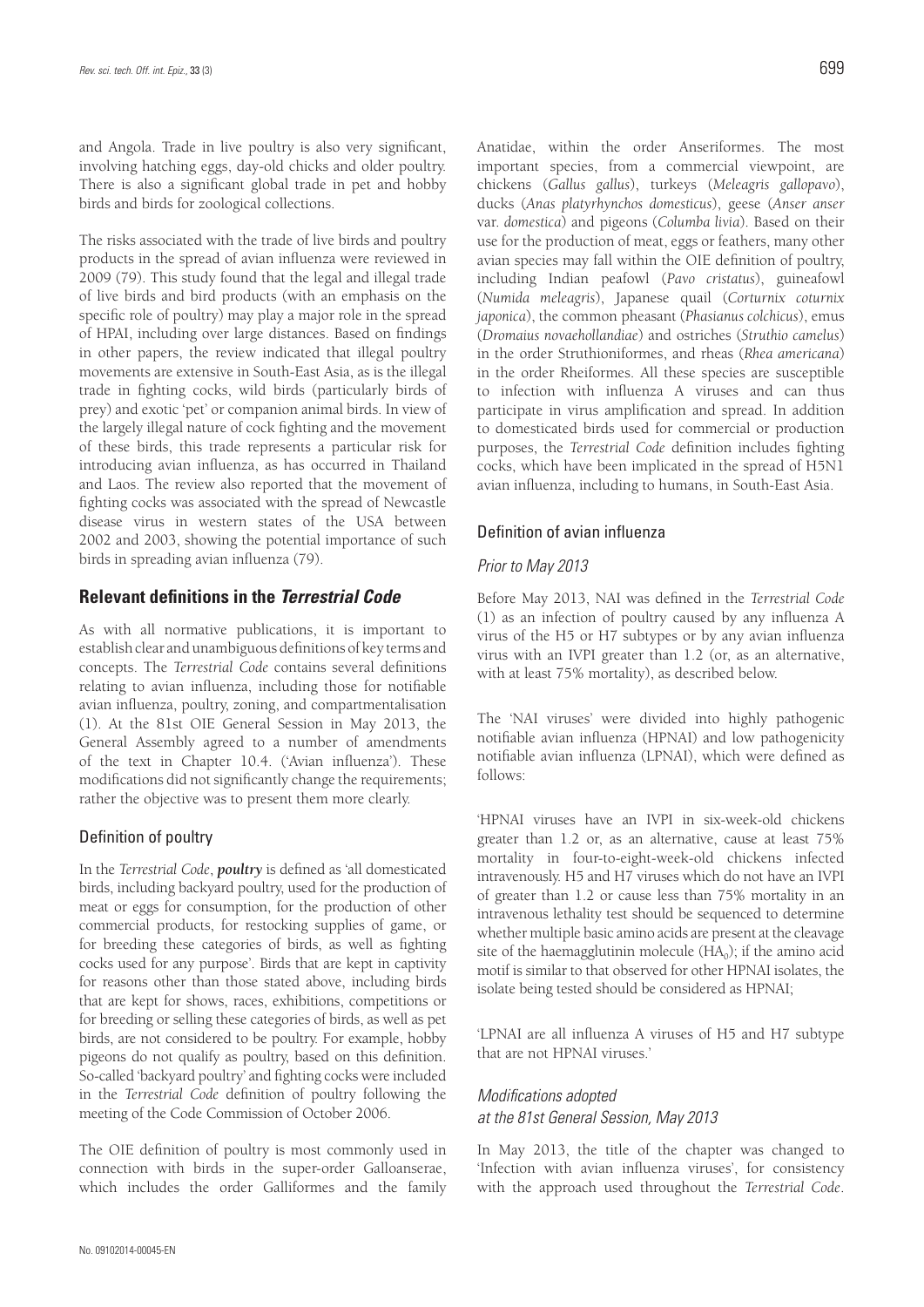Article 1 was deleted and the definition was modified to the following:

'For the purposes of the *Terrestrial Code*, avian influenza is defined as an infection of poultry caused by any influenza A virus of the H5 or H7 subtypes or by any influenza A virus with an intravenous pathogenicity index (IVPI) greater than 1.2 (or as an alternative at least 75% mortality) as described below. These viruses are divided into high pathogenicity avian influenza viruses and low pathogenicity avian influenza viruses.'

The text was modified at several points throughout the chapter to reflect the amendment of the definition.

The occurrence of infection was redefined, as follows:

'The virus has been isolated and identified as such or specific viral RNA has been detected in poultry or a product derived from poultry.'

The requirement to report HPAI viruses in birds other than poultry was not changed. The amended text reads:

'Infection with influenza A viruses of high pathogenicity in birds other than poultry, including wild birds, should be notified according to Article 1.2.3. However, a Member should not impose bans on the trade in poultry commodities in response to such notification, or other information on the presence of any influenza A virus in birds other than poultry, including wild birds.'

Complementing this amendment, Article 1.2.3. was modified to clarify that 'infection with avian influenza viruses as well as infection with influenza A viruses of high pathogenicity in birds other than poultry' were included on the OIE list of diseases for the purposes of notification, according to the requirements set out in Chapter 1.1.

In summary, these amendments did not change the requirements for safe trade in any significant way. Rather, the presentation of the chapter was improved and clarified.

#### Other relevant definitions

Further relevant definitions are as follows (1):

*Establishment*: means the premises in which animals are kept.

*Compartment*: means an animal subpopulation contained in one or more establishments under a common biosecurity management system with a distinct health status with respect to a specific disease or specific diseases for which required surveillance, control and biosecurity measures have been applied for the purpose of international trade.

*Zone/region*: means a clearly defined part of a territory containing an animal subpopulation with a distinct health status with respect to a specific disease for which required surveillance, control and biosecurity measures have been applied for the purpose of international trade.

*Veterinary Authority*: means the Governmental Authority of an OIE Member, comprising veterinarians, other professionals and para-professionals, having the responsibility and competence for ensuring or supervising the implementation of animal health and welfare measures, international veterinary certification and other standards and recommendations in the *Terrestrial Code* in the whole territory.

#### **OIE requirements for reporting avian influenza**

In the *Terrestrial Code*, the requirements for reporting disease events to the OIE are provided in Chapter 1.1. and the OIE-listed diseases in Chapter 1.2. According to Article 1.2.3., infection with avian influenza viruses (defined as an infection of poultry – see Chapter 10.4.), as well as infection with influenza A viruses of high pathogenicity in birds other than poultry, are listed by the OIE (1). The *Terrestrial Code*  requires the notification of highly pathogenic influenza in all birds. In addition, findings of H5/H7 LPAI viruses in poultry should be reported to the OIE. These requirements are intended to encourage Members to report avian influenza virus infection in wild birds without running the risk of losing international markets due to the imposition of trade bans that are not based on science.

#### **OIE policies on recognising the status of a country, zone or compartment**

For certain diseases the OIE has, since 1995, provided standardised procedures for the official recognition of the disease status of Member Countries. Taking effect from May 2014, this procedure applies to four ruminant diseases, one equine disease and one disease of pigs. In 1998, the WTO confirmed the OIE mandate to recognise disease-free areas based on the SPS Agreement. Official recognition of diseasefree status provides significant market access benefits.

As of 2014, the OIE does not grant official recognition for avian influenza. However, OIE Members may make a selfdeclaration on the freedom of the entire country or of a zone or compartment within the national territory. Self-declarations must be based on sound evidence demonstrating that the OIE requirements, particularly those on surveillance, for the disease in question have been satisfied. The declaration is made under the full responsibility of the Member Country concerned. The OIE may publish information relevant to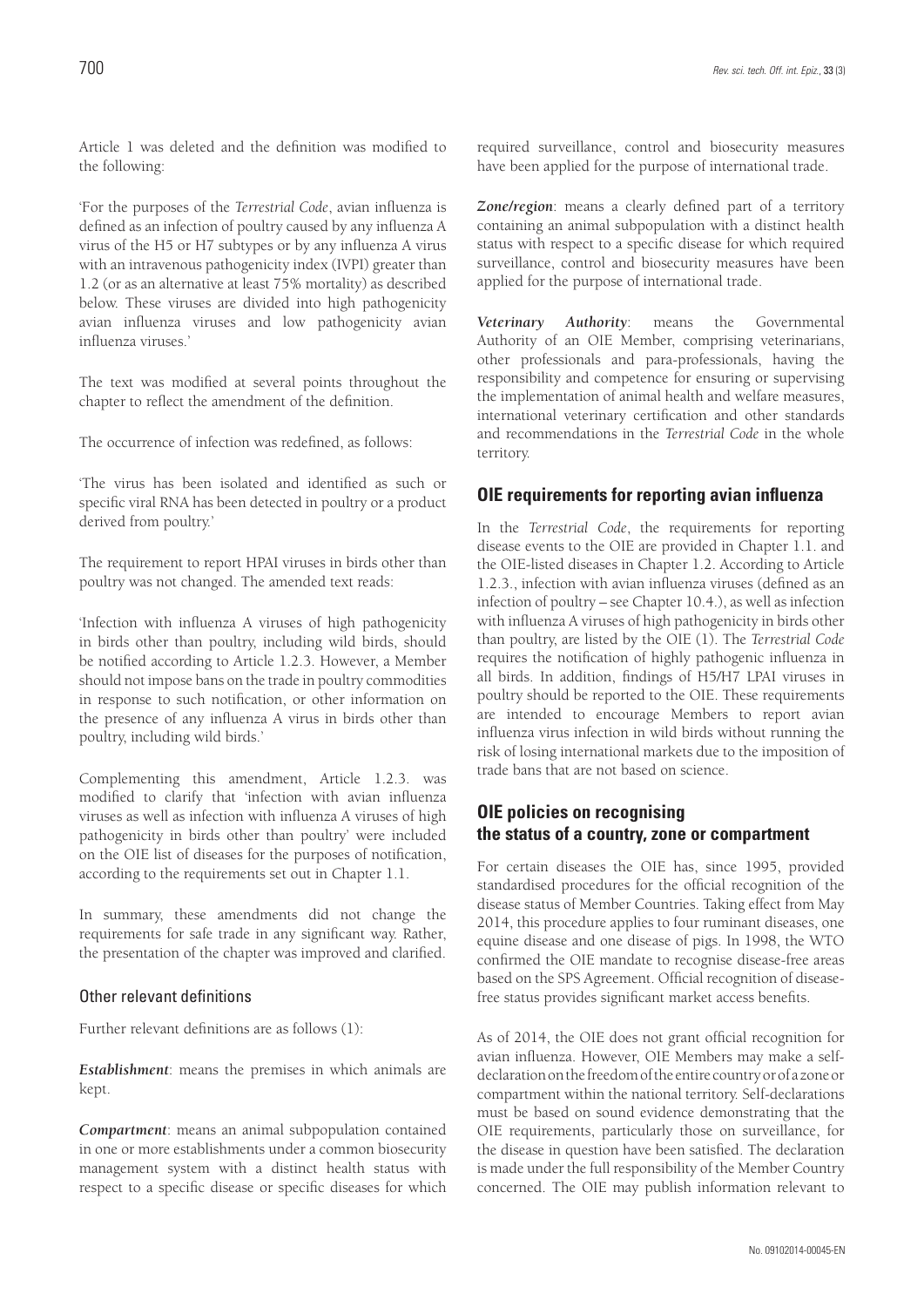self-declarations but it does not accept responsibility for shortcomings in the information provided, nor does it make any undertaking regarding the maintenance of the declared health status.

#### **Provisions on country, zone or compartment freedom from avian influenza**

In Article 10.4.3., the *Terrestrial Code* makes provision for considering a country, zone or compartment as being free from avian influenza. This must be based on documented evidence that there has been no infection with avian influenza viruses in poultry for at least 12 months. The *Terrestrial Code* also contains provisions for regaining disease-free status after the occurrence of infection with an avian influenza virus of high or low pathogenicity.

Article 10.4.4. contains provisions for considering a country, zone or compartment free from infection with avian influenza viruses of high pathogenicity, based on documented evidence showing:

– the absence of infection in poultry with HPAI viruses during the last 12 months, although its status with respect to LPAI viruses may be unknown, or

– based on surveillance in accordance with Articles 10.4.27. to 10.4.33., the country, zone or compartment does not meet the criteria for freedom from avian influenza but any virus detected has not been identified as highly pathogenic.

A key concept in the *Terrestrial Code* is the use of surveillance to demonstrate the absence of virus circulation. Articles 10.4.27. to 10.4.33. specify the key parameters for effective surveillance to demonstrate the absence of virus circulation. These parameters depend on historical and geographical factors, industry structure, population data and proximity to recent outbreaks.

Surveillance should be under the responsibility of the Veterinary Authority, should include active and passive surveillance and, where applicable, targeted surveillance, and should utilise clinical, virological and serological surveillance methods.

With respect to the detection of H5 or H7 subtype antibodies in the absence of virus, the *Terrestrial Code* states that, when antibodies to H5 or H7 subtype avian influenza viruses are detected in poultry and are not a consequence of vaccination, an immediate and thorough epidemiological and laboratory investigation into their source should be initiated. This should not be considered as an occurrence of infection if further investigation fails to isolate virus or detect viral RNA.

## **OIE standards and recommendations on trade in birds and avian products**

All of the following text is based on the 22nd edition of the *Terrestrial Code* (2013).

#### Findings of avian influenza in birds other than poultry

According to Article 1 in Chapter 10.4., infection with HPAI viruses in birds other than poultry, including wild birds, should be notified according to Article 1.1.3. However, a Member Country should not impose bans on the trade in poultry commodities in response to such notification, or other information on the presence of any influenza A virus in birds other than poultry, including wild birds.

The rationale for this article is that wild birds are considered to be the natural reservoir for influenza A viruses globally, and the control of influenza A viruses in the wild bird population is not possible. Therefore, all countries have some risk with regard to the introduction of avian influenza viruses to poultry. Control of this risk is feasible through the effective separation of and reduction of transmission between wild and domestic populations. Reports of avian influenza viruses in wild birds are useful for the purpose of global surveillance and should not result in trade restrictions. Trade bans following such reports do not help to prevent the spread of avian influenza. In fact, such actions discourage reporting, hinder global surveillance and, therefore, increase the risk of disease spread.

#### Risk pathways for the entry of avian influenza viruses

The spread of avian influenza viruses of highly pathogenic and low pathogenicity subtypes is associated with human activities involving the movement of infected birds, their products or contaminated fomites.

Risk analysis can be used to classify commodities into four groups, based on the relative likelihood of virus transmission (79). These are:

*i)* live poultry and other birds

*ii)* genetic material, including one-day-old chicks, hatching eggs and semen

*iii)*commodities for human consumption, such as eggs and meat, and

*iv*) other commodities (e.g. feathers, feather meal and poultry meal).

The *Terrestrial Code* recommendations and scientific rationale for each of these groups are set out below. The definitions of freedom from avian influenza in the *Terrestrial Code* are explicitly linked to the requirements for surveillance – a fact that underpins the safeguards provided by the measures described below.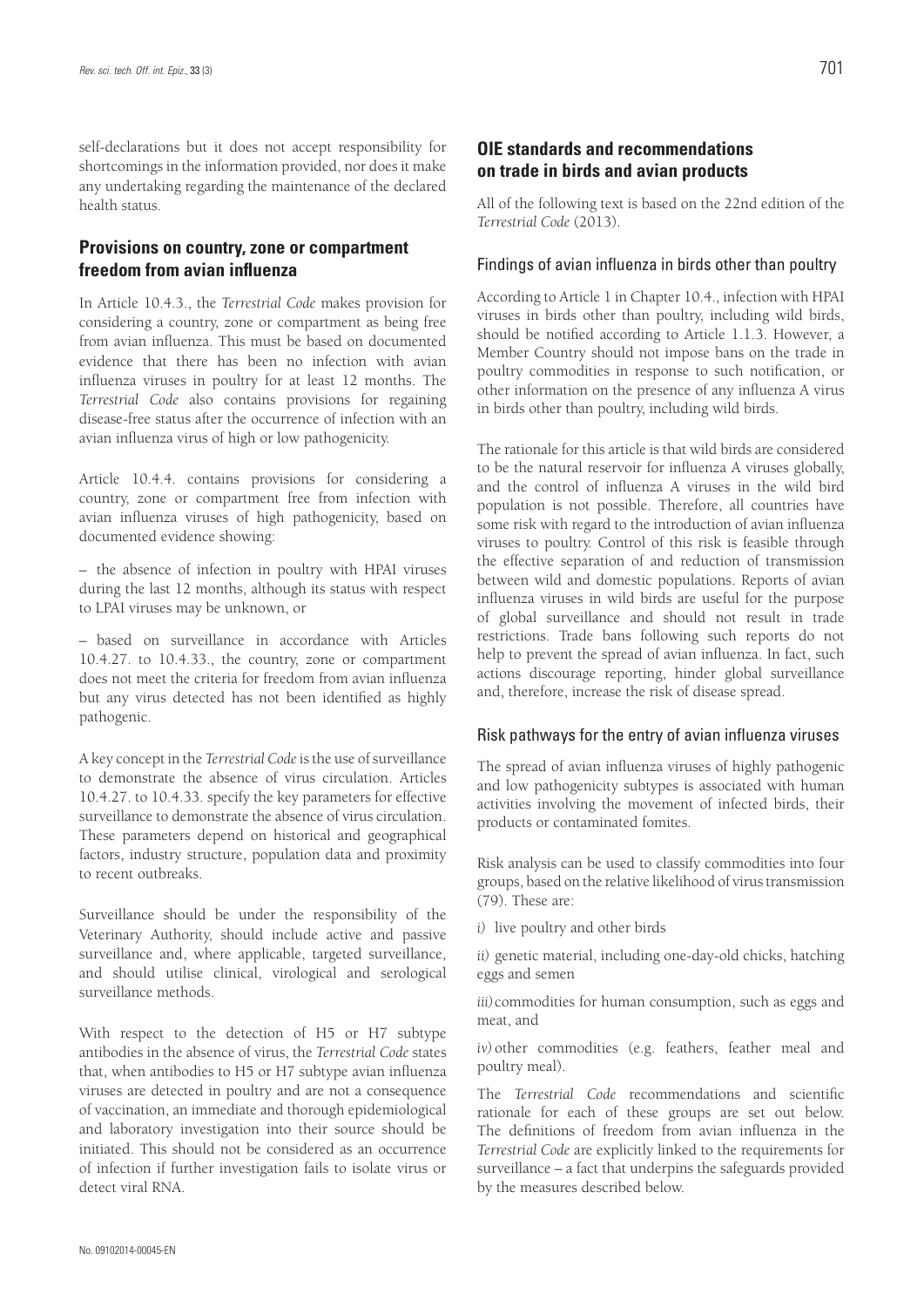#### Risk management: live poultry and other birds

Since infected birds are actively shedding virus, their movement represents the greatest risk for introducing virus to a farm, region or country. The incubation period (the time between exposure to the virus and the first appearance of clinical signs) is variable and depends on a number of factors, including the virus isolate and its adaptation to a particular host species, the immune status of the host, and environmental stressors, as well as the dose and route of exposure. Under natural conditions, the incubation period for individual birds can be as short as three days and for infected flocks as long as 14 days (80). For the purposes of the *Terrestrial Code*, the incubation period for avian influenza is defined as 21 days. This definition reflects the longest period that may elapse between the introduction of the pathogen into the animal and the occurrence of the first clinical signs of disease. This provides an important added safety margin in reducing the risk of introducing the virus through trade. In cases of infection with HPAI virus, severe clinical signs are normally found at the individual bird and flock levels. This is particularly applicable to gallinaceous poultry but may not apply to ducks and geese. In contrast, infection with LPAI viruses may give rise to a range of clinical presentations from subclinical to severe. The more severe clinical presentations usually occur when complicated by the presence of other pathogens. For this reason, the 'infectious period' (which is the time between the first detection of virus in bodily secretions or excretions and the absence of detectable virus) is more relevant than the 'incubation period' in determining the period required for the application of control measures to prevent transmission. The infectious period can be longer than the incubation period, i.e. virus may be shed in secretions and excretions before the onset of clinical signs and after clinical signs have abated. The infectious period typically lasts seven to ten days but can be as long as 21 days.

The *Terrestrial Code* provisions for the importation of poultry (including day-old chicks) take into account the status of the country, zone or compartment from which the poultry originate, and are based on veterinary attestations regarding, among other things*,* the source of the poultry, the absence of clinical signs of infection, and the use/non-use of vaccination.

For live birds other than poultry, Article 10.4.6. makes provision for importation regardless of the avian influenza status of the country of origin. Trade should be based on a veterinary certificate attesting to the absence of clinical signs of infection with a virus that would be considered avian influenza in poultry; a minimum of 21 days' isolation before shipment; testing of a statistically valid sample of the birds; and information on vaccination (as appropriate).

The *Terrestrial Code* definitions of freedom from avian influenza are explicitly linked to the requirements for surveillance – a fact that underpins the safeguards provided by the measures above.

#### Risk management: poultry meat

When chickens are infected with an HPAI virus, because of the systemic nature of the infection, virus can be found in the visceral organs, brain, skin, skeletal muscle, bone and blood, as well as in respiratory secretions and alimentary tract excretions. In contrast, in chickens infected with LPAI viruses, virus is restricted to the respiratory and alimentary tracts with no systemic involvement (51). However, there is potential for the meat to be contaminated by virus from the respiratory or gastrointestinal tracts during processing of the carcasses, if the birds are in the acute infectious phase (81). For fresh poultry meat, Article 10.4.19. recommends that, in the case of importation from a country, zone or compartment free from avian influenza, or free from infection with high pathogenicity viruses in poultry, the Veterinary Authorities require an attestation that the entire consignment of meat comes from poultry that have been kept in a country, zone or compartment free from infection with HPAI viruses in poultry since they were first hatched, or for at least the past 21 days; that they have been slaughtered in an approved abattoir in a country, zone or compartment free from infection with HPAI viruses in poultry; and that they have been subjected to ante- and post-mortem inspections in accordance with Chapter 6.2. and found free of any signs suggestive of avian influenza.

Risk management for processed poultry meat and products is covered in section 2.9.

#### Risk management: eggs for human consumption

As a consequence of cloacal shedding, LPAI virus can be found on the surface of eggs laid by acutely infected hens, but such virus has not been demonstrated in the internal contents of chicken eggs (82). There is one report of a (non-reportable) avian influenza virus being detected in the internal contents of eggs (83). This resulted from experimental infection of breeder turkeys with the H3N2 subtype virus A/turkey/Ohio/313053/04 (83).

No studies have demonstrated LPAI virus in the internal contents of chicken eggs and surface sanitisation of eggs is therefore considered an effective means of managing the risk associated with eggs imported from a country or zone that is infected with such viruses. This, however, may not be the case with eggs that originate from a country or zone affected by HPAI viruses, as it has been established that such viruses can be found on the eggshell surface as well as within the internal egg contents (82). Provisions for this difference are covered in Article 10.4.15. of the *Terrestrial Code,* which, in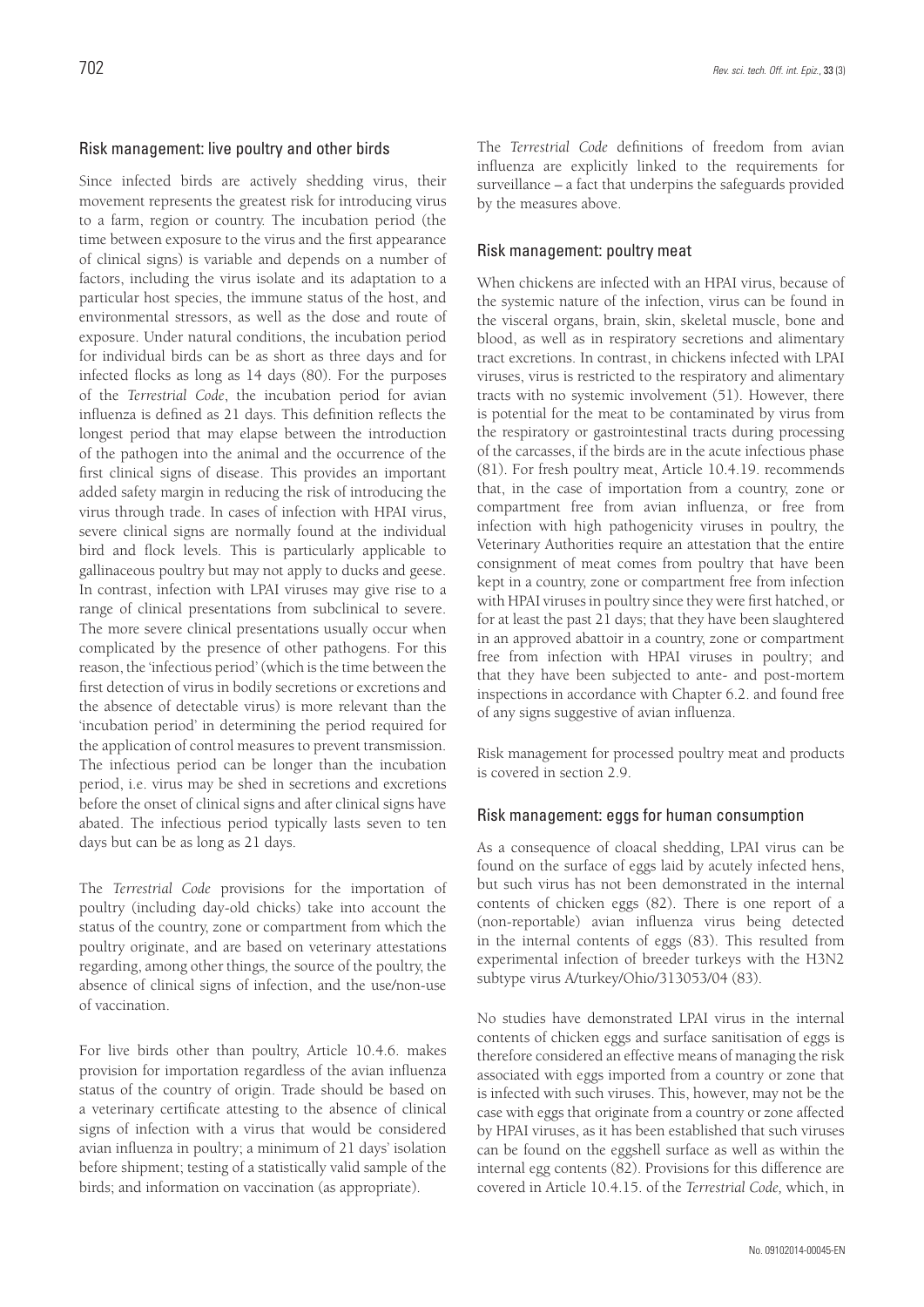effect, recommends processing by heat treatment to destroy the avian influenza virus when importing egg products from countries/zones/compartments that are not *a)* free from avian influenza or *b)* free from infection with HPAI influenza in poultry.

Risk management for processed eggs for human consumption is covered in section 2.9.

#### Risk management: poultry feathers and derived products

Perkins and Swayne (84) detected influenza A nucleoprotein antigen in the basilar and intermediate epithelium of the feather follicles of seven gallinaceous species that were infected intranasally with A/chicken/Hong Kong/220/ 97 (H5N1). Yamamoto *et al*. (85, 86) reported that H5N1 HPAI can replicate in the feather epidermal cells of subclinically infected domestic ducks and later (87) showed that higher viral loads were associated with feather specimens, compared with those found in oropharyngeal or cloacal swabs. Furthermore, infectious virus could be recovered from feathers under favourable storage conditions – 15 days if stored at 20°C and 160 days if stored at 4°C (87).

There is a significant international trade in feathers used for commercial purposes. Although the transmission of avian influenza viruses by feathers has not been documented in practice, it would be valuable to have more scientific evidence to make a definitive assessment of the risks. The *Terrestrial Code* recommends processing to inactivate avian influenza viruses that may be present. Processing parameters are recommended for feather meal but details of an effective processing regime are yet to be defined for the feathers and down of poultry and other birds.

## **Inactivation of avian influenza viruses in poultry products**

Avian influenza viruses are relatively unstable and can be inactivated by a number of physical methods, including heat, extremes of pH, hypertonic conditions and desiccation (88). The *Terrestrial Code* contains recommendations for the inactivation of avian influenza virus in eggs, egg products and meat for human consumption, based on scientific studies (82, 89, 90). The times and temperatures listed in Articles 10.4.25. and 10.4.26. for the inactivation of avian influenza virus in eggs and meat, respectively, are sufficient to achieve a 7-log kill, providing an acceptable safety margin.

## **Compartmentalisation: a tool to safeguard against avian influenza**

As described in the *Terrestrial Code*, compartmentalisation is a procedure that may be used by a country for the purpose of disease control and/or international trade. A compartment is an animal subpopulation with a distinct health status, which is contained in establishments that are under a common biosecurity management system and to which surveillance, control and biosecurity measures have been applied. The concept of a defined subpopulation of animals with a 'higher health status' also applies to zones. While a compartment is defined primarily by management and husbandry practices that relate to biosecurity, a zone is primarily defined on a geographical basis, with reference to natural, artificial or legal boundaries. In practice, spatial considerations and good management play important roles in the application of both concepts. In both cases, the Veterinary Authority has authority over the definition and approval of the subpopulation. The compliance of livestock producers and associated industries with the rules established by the Veterinary Authority is paramount to the successful maintenance of a compartment or zone.

In many countries, commercial poultry production takes place in 'industrial', vertically integrated production systems, where all inputs and outputs are under the control of a company or consortium of companies. This type of production system is well suited to compartmentalisation. At the request of Member Countries, the OIE is providing advice to help to implement this concept.

## **Vaccination against avian influenza**

The OIE does not recommend the widespread use of vaccination for the prevention of avian influenza in general but the *Terrestrial Code* does contain recommendations on vaccination in outbreak situations to prevent the spread of the virus and to manage the risk of human exposure. Where vaccination is used, the *Terrestrial Code* outlines considerations relevant to achieving a satisfactory level of flock immunity and makes recommendations on surveillance in vaccinated flocks. The *Terrestrial Manual* contains standards and recommendations on vaccines and diagnostic tests.

# Conclusions

Both avian influenza and the poultry industry have undergone significant changes since the establishment of the OIE in 1924. Coincident with these changes, the global trade of birds, poultry and poultry products has increased substantially. The standards in the *Terrestrial Code* are based on scientific information and risk assessment, consistent with the principles of the WTO SPS Agreement. Application of the OIE standards enables countries to conduct international trade safely and to avoid the imposition of unjustified sanitary restrictions.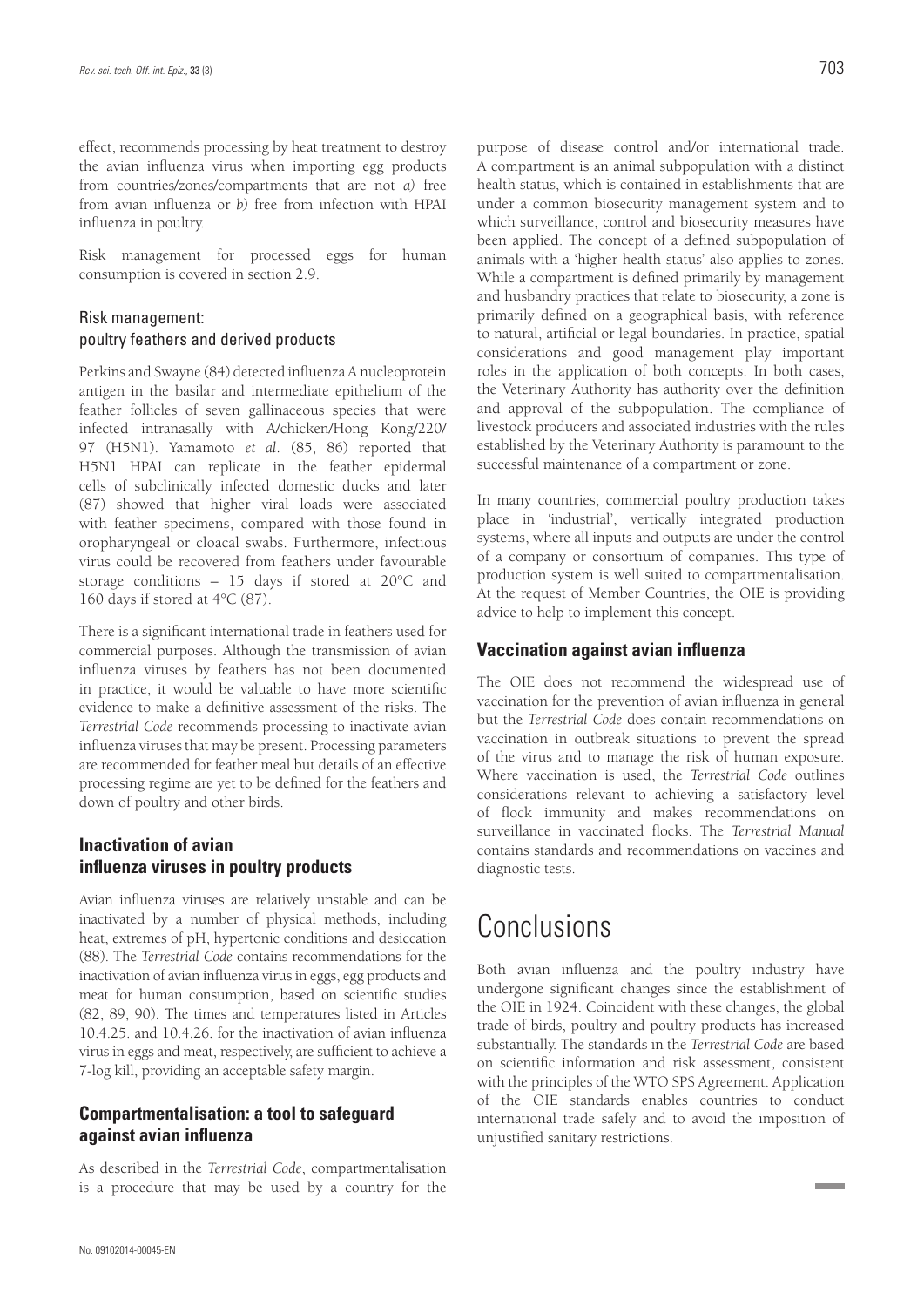## **Justification scientifique des normes et recommandations de l'Organisation mondiale de la santé animale en matière d'influenza aviaire**

### J. Pasick & S. Kahn

#### **Résumé**

L'Organisation mondiale de la santé animale (OIE) prescrit des normes applicables au diagnostic et au contrôle de l'influenza aviaire, ainsi que des mesures sanitaires visant à sécuriser les échanges internationaux des espèces aviaires et de leurs produits dérivés, qui reposent intégralement sur des informations scientifiques actualisées et sur les principes de la gestion des risques, conformément au rôle dévolu à l'OIE en tant qu'organisme de référence reconnu par l'Organisation mondiale du commerce (OMC) pour l'élaboration des normes dans le domaine de la santé animale. Ces normes et recommandations évoluent en permanence, afin de refléter les avancées technologiques et les nouvelles connaissances scientifiques sur cette maladie zoonotique majeure. Les virus de l'influenza aviaire font partie de l'écosystème naturel car ils sont omniprésents dans l'avifaune aquatique ; l'être humain ne peut pas intervenir sur cette réalité. Aux fins de l'application du *Code sanitaire pour les animaux terrestres* (le *Code terrestre*), l'influenza aviaire se définit comme une infection des volailles. Néanmoins, la portée des normes et des recommandations de l'OIE ne se limite pas aux volailles puisqu'elle recouvre également le diagnostic, la détection précoce et la gestion de l'influenza aviaire, y compris pour ce qui concerne les mesures sanitaires applicables aux échanges internationaux des espèces aviaires et de leurs produits dérivés. La meilleure stratégie que les pays puissent appliquer pour gérer les risques pour la santé humaine et animale associés à l'influenza aviaire consiste à exercer une surveillance basée sur des méthodes recommandées, d'en notifier les résultats de manière cohérente et transparente et de mettre en œuvre les mesures sanitaires préconisées dans le *Code terrestre*. La surveillance de l'influenza aviaire et la notification en temps opportun conformément aux normes de l'OIE permettent de diffuser à l'ensemble de la communauté mondiale des informations cruciales et actualisées.

#### **Mots-clés**

Avifaune – Code sanitaire pour les animaux terrestres – Diagnostic – Influenza aviaire – Notification – OIE – Organisation mondiale du commerce – Organisation mondiale de la santé animale – Porcins – Volailles.

m.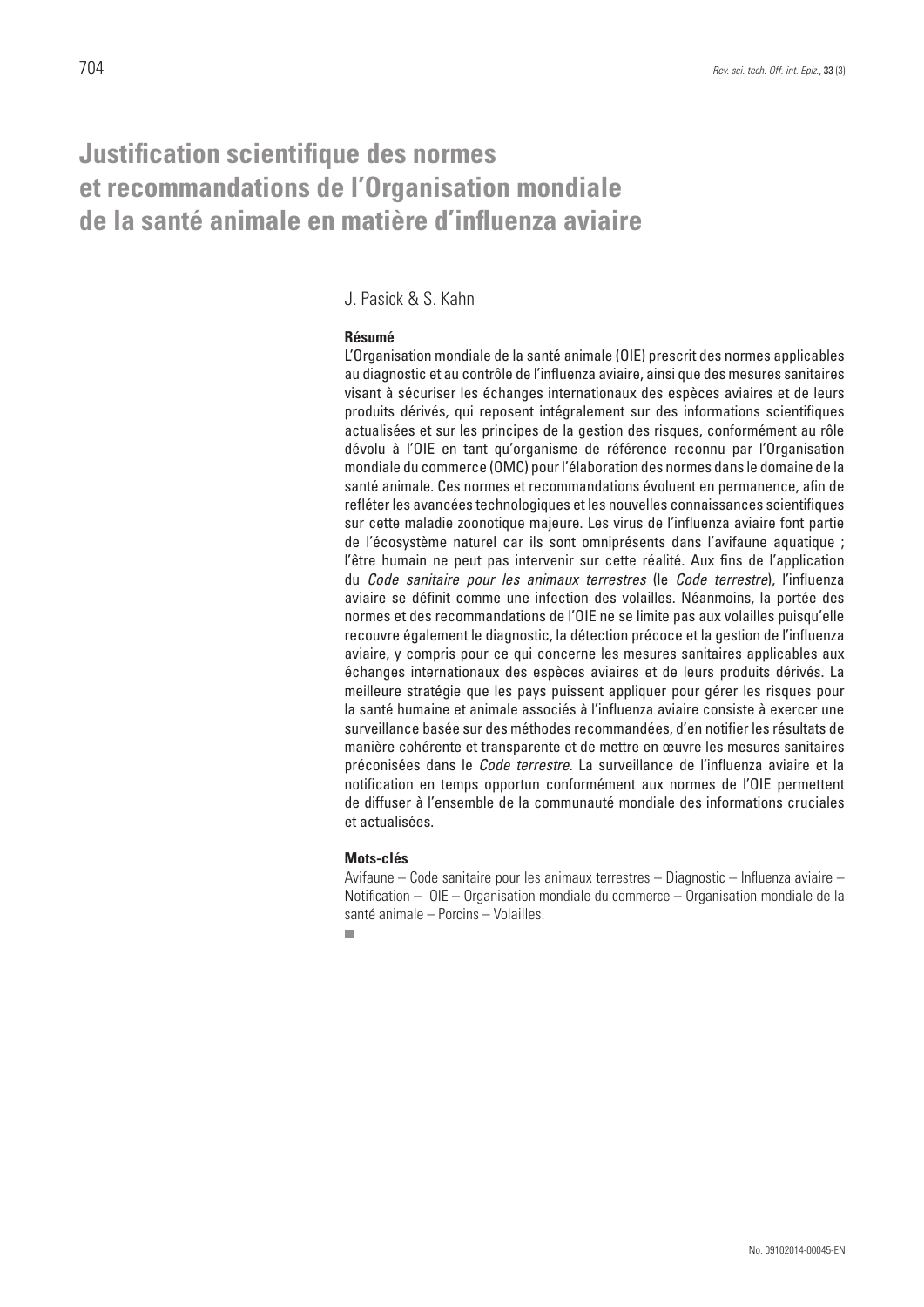## **Fundamento científico de las normas y recomendaciones de la Organización Mundial de Sanidad Animal sobre la influenza aviar**

## J. Pasick & S. Kahn

#### **Resumen**

Basándose en información científica actualizada y en principios de gestión del riesgo, la Organización Mundial de Sanidad Animal (OIE) dicta normas de diagnóstico y control de la influenza aviar, así como medidas sanitarias para un comercio seguro de aves y productos de origen aviar, en consonancia con la función normativa que desempeña para la Organización Mundial del Comercio (OMC). Esas normas y recomendaciones evolucionan sin cesar, al hilo de los adelantos técnicos y la creciente comprensión científica de esta importante enfermedad zoonótica. En razón de su ubicua presencia en las aves acuáticas salvajes, los virus de la influenza aviar forman parte del ecosistema natural, y este es un hecho que la intervención humana no puede cambiar. Aunque para los fines del *Código sanitario para los animales terrestres* (*Código terrestre*) esta patología está definida como una infección de las aves de corral, las normas y recomendaciones de la OIE trascienden este ámbito estricto para cubrir aspectos como el diagnóstico, la detección precoz y el tratamiento de la enfermedad, lo que incluye medidas sanitarias en relación con el comercio de aves y productos aviares. La fórmula más eficaz para gestionar los riesgos sanitarios y zoosanitarios derivados de la influenza aviar estriba en que los países se ajusten a los métodos recomendados de vigilancia, comuniquen los resultados de forma coherente y transparente y apliquen las medidas sanitarias especificadas en el *Código terrestre*. Gracias a la vigilancia y notificación puntual de la influenza aviar con arreglo a las normas de la OIE se puede distribuir información pertinente y actualizada a la comunidad mundial.

#### **Palabras clave**

Aves de corral – Aves salvajes – Código sanitario para los animales terrestres – Diagnóstico – Influenza aviar – Notificación – OIE – Organización Mundial del Comercio – Organización Mundial de Sanidad Animal – Porcinos.

m.

## References

- 1. World Organisation for Animal Health (OIE) (2013). Terrestrial Animal Health Code, 22nd Ed. OIE, Paris.
- 2. World Organisation for Animal Health (OIE) (2012). Manual of Diagnostic Tests and Vaccines for Terrestrial Animals, 7th Ed. OIE, Paris.
- 3. Perroncito E. (1878). Epizoozia tifoide nei gallinacei. *Annali Accad. Agric. Torino*, **21**, 87–126.
- 4. Centanni E. & Savonuzzi E. (1901). La peste aviara. *Clin. Vet. (Milano)*, **24**, 292–326.
- 5. Beaudette F.R. (1925). Observations upon fowl plague in New Jersey. *JAVMA*, **67**, 186–194.
- 6. Doyle T.M. (1927). A hitherto unrecorded disease of fowls due to a filter-passing virus. *J. comp. Path. Therap*., **40**, 144–169.
- 7. Kraneveld F.C. (1926). A poultry disease in the Dutch East Indies. *Ned.-Ind. Bladen Diergeneeskunde*, **38**, 448–450.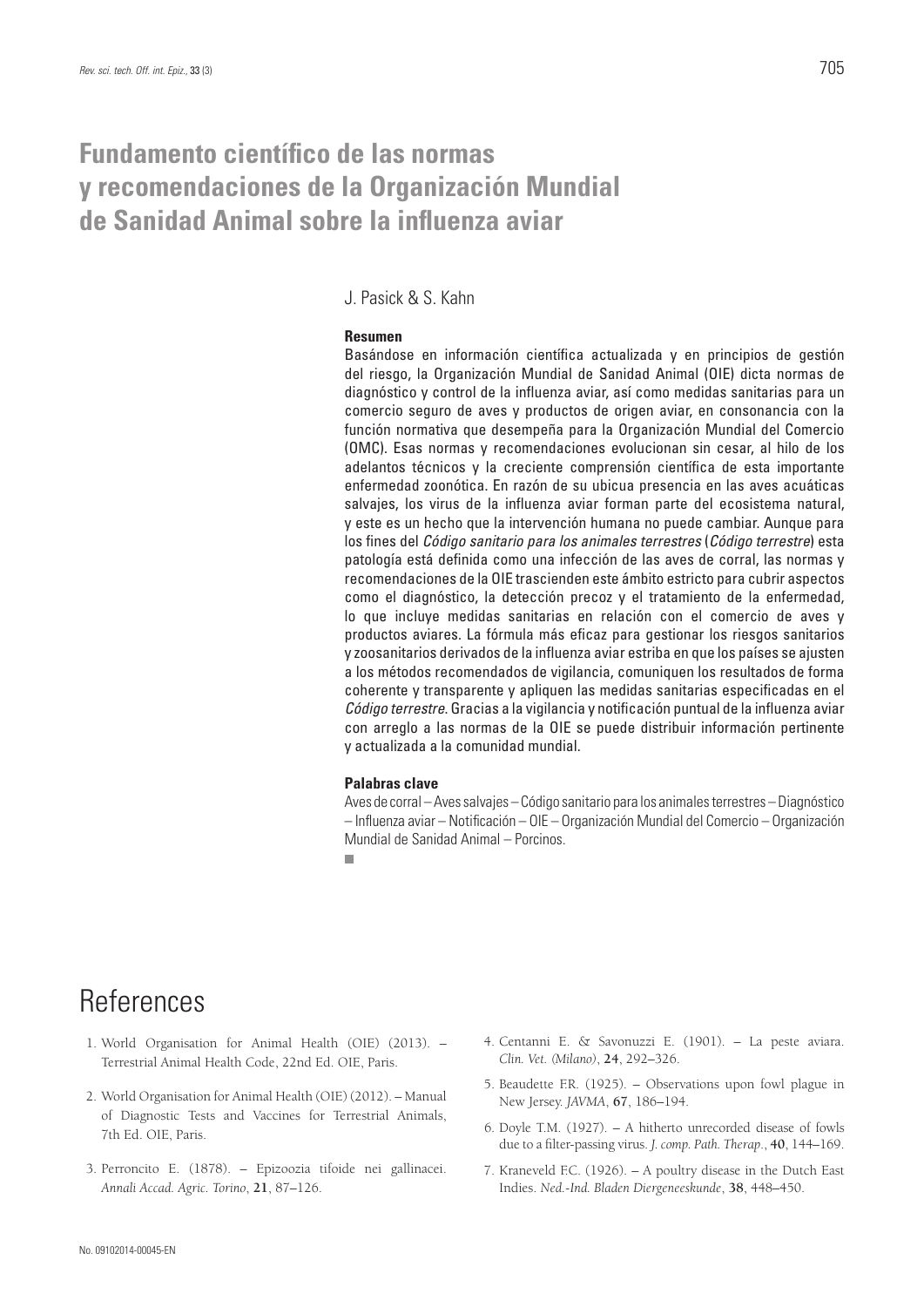- 8. Burnet E.M. & Ferry J.D. (1934). The differentiation of fowl plague and Newcastle disease: experiments using the technique of chorio-allantoic membrane inoculation of the developing egg. *Br. J. experim. Pathol*., **15**, 56–64.
- 9. Alexander D.J. & Brown I.H. (2009). History of highly pathogenic avian influenza. *In* Avian influenza (T. Mettenleiter, ed.). *Rev. sci. tech. Off. int. Epiz.,* **28** (1), 19–38.
- 10. Kaleta E.F. & Rülke C.P.A. (2008). The beginning and spread of fowl plague (H7 high pathogenicity avian influenza) across Europe and Asia (1878–1955), Chapter 7. *In* Avian influenza (D.E. Swayne, ed.). Blackwell Press, Ames, Iowa, 145–189.
- 11. Schäfer W. (1955). Vergleichende sero–immunologische Untersuchungen uber die Viren der Influenza und der klassischen Geflugelpest. *Zeitschr. Naturforsch., C (Biosci.)*, **7b**, 29–33.
- 12. Dinter Z. (1949). Eine Variante des virus der Geflugelpest in Bayern. *Tierärztl*. *Umsch.,* **4**, 185–186.
- 13. Walker R.V.L. & Bannister G.L. (1953). A filterable agent in ducks. *Can. J. comp. Med. vet. Sci*.*,* **17**, 248–250.
- 14. Becker W.B. (1966). The isolation and classification of tern virus: influenza A/tern/South Africa – 1961. *J. Hyg. (London),*  **64**, 309–320.
- 15. Lang G., Narayan O., Rouse B.T., Ferguson A.E. & Connell M.C. (1968). – A new influenza A virus infection in turkeys. II. A highly pathogenic variant A/turkey/Ontario 7732/66. *Can. vet. J.,* **9**, 151–160.
- 16. Beard C.W. & Easteray B.C. (1973). A/turkey/Oregon/71. An avirulent influenza isolate with hemagglutinin of fowl plague virus. *Avian Dis.,* **17**, 173–181.
- 17. Allan W.H., Alexander D.J., Pomeroy B.S. & Parsons G. (1977). – Use of virulence index tests for avian influenza viruses. *Avian Dis.,* **21**, 359–363.
- 18. Bankowski R.A. (ed.) (1982). Proc. 1st International Symposium on Avian Influenza, 22–24 April 1981. Beltsville, Maryland. United States Animal Health Association, Richmond, Virginia, vii–xii.
- 19. Rott R. (1982). The role of the haemagglutinin in infectivity and pathogenicity of avian influenza viruses. *In* Proc. 1st International Symposium on Avian Influenza (R.W. Bankowski, ed.), 22–24 April 1981, Beltsville, Maryland. United States Animal Health Association, Richmond, Virginia, 116–133.
- 20. Bosch F.X., Garten W., Klenk H.-D. & Rott R. (1981). Proteolytic cleavage of influenza virus haemagglutinins: primary structure of the connecting peptide between HA1 and HA2 determines proteolytic cleavability and pathogenicity of avian influenza viruses. *Virology*, **113**, 725–735.
- 21. Rott R. (1992). The pathogenic determinant of influenza virus. *Vet. Microbiol*., **33**, 303–310.
- 22. Wiley D.C. and Skehel J.J. (1987). The structure and function of the hemagglutinin membrane glycoprotein of influenza virus. *Annu. Rev. Biochem.*, **56**, 365–394.
- 23. Stieneke-Gröber A., Vey M., Angliker H., Shaw E., Thomas G., Roberts C., Klenk H.-D. & Garten W. (1992). – Influenza virus haemagglutinin with multibasic cleavage site is activated by furin, a subtilisin-like endoprotease. *EMBO*, **11**, 2407–2414.
- 24. Banks J., Speidel E.C., McCauley J.W. & Alexander D.J. (2000). – Phylogenetic analysis of H7 haemagglutinin subtype influenza A viruses. *Arch. Virol.*, **145**, 1047–1058.
- 25. Rohm C., Horimoto T., Kawaoka Y., Suss J. & Webster R.G. (1995). – Do hemagglutinin genes of highly pathogenic avian influenza viruses constitute unique phylogenetic lineages? *Virology*, **209**, 664–670.
- 26. Garcia M., Crawford J.M., Latimer J.W., Rivera-Cruz E. & Perdue M.L. (1996). – Heterogeneity in the haemagglutinin gene and emergence of the highly pathogenic phenotype among recent H5N2 avian influenza viruses from Mexico. *J. gen. Virol.,* **77**, 1493–1504.
- 27. Berhane Y., Hisanaga T., Kehler H., Neufeld J., Manning L., Argue C., Handel H., Hooper-McGrevy K., Jonas M., Robinson J., Webster R.G. & Pasick J. (2009). – Highly pathogenic avian influenza virus A (H7N3) in domestic poultry, Saskatchewan, Canada, 2007. *Emerg. infect. Dis*., **15**, 1492–1495.
- 28. Pasick J., Handel K., Robinson J., Copps J., Ridd D., Hills K., Kehler H., Cottam-Birt C., Neufeld J., Berhane Y. & Czub S. (2005). – Intersegmental recombination between the haemagglutinin and matrix genes was responsible for the emergence of a highly pathogenic H7N3 avian influenza virus in British Columbia. *J. gen. Virol.*, **86**, 727–731.
- 29. Suarez D.L., Senne D.A., Banks J., Brown I.H., Essen S.C., Lee C.-W., Manvell R.J., Mathieu-Benson C., Moreno V., Pedersen J.C., Panigraphy B., Rojas H., Spackman E. & Alexander D.J. (2004). – Recombination resulting in virulence shift in avian influenza outbreak, Chile. *Emerg. infect. Dis*., **10**, 693–699.
- 30. Eckroade R.J. & Silverman-Bachin L.A. (1987). Avian influenza in Pennsylvania. The beginning. *In* Proc. 2nd International Symposium on Avian Influenza, Athens, Georgia (B.C. Easterday & C.W. Beard, eds.), 3-5 September 1986, United States Animal Health Association, Richmond, Virginia, 22–32.
- 31. Kawaoka Y., Naeve C.W. & Webster R.G. (1984). Is virulence of H5N2 viruses in chickens associated with the loss of carbohydrate from the haemagglutinin? *Virology*, **139**, 303–316.
- 32. Webster R.G., Kawaoka Y. & Bean W.J. Jr. (1986). Molecular changes in A/chicken/Pennsylvania/83 (H5N2) influenza virus associated with acquisition of virulence. *Virology*, **149**, 165–173.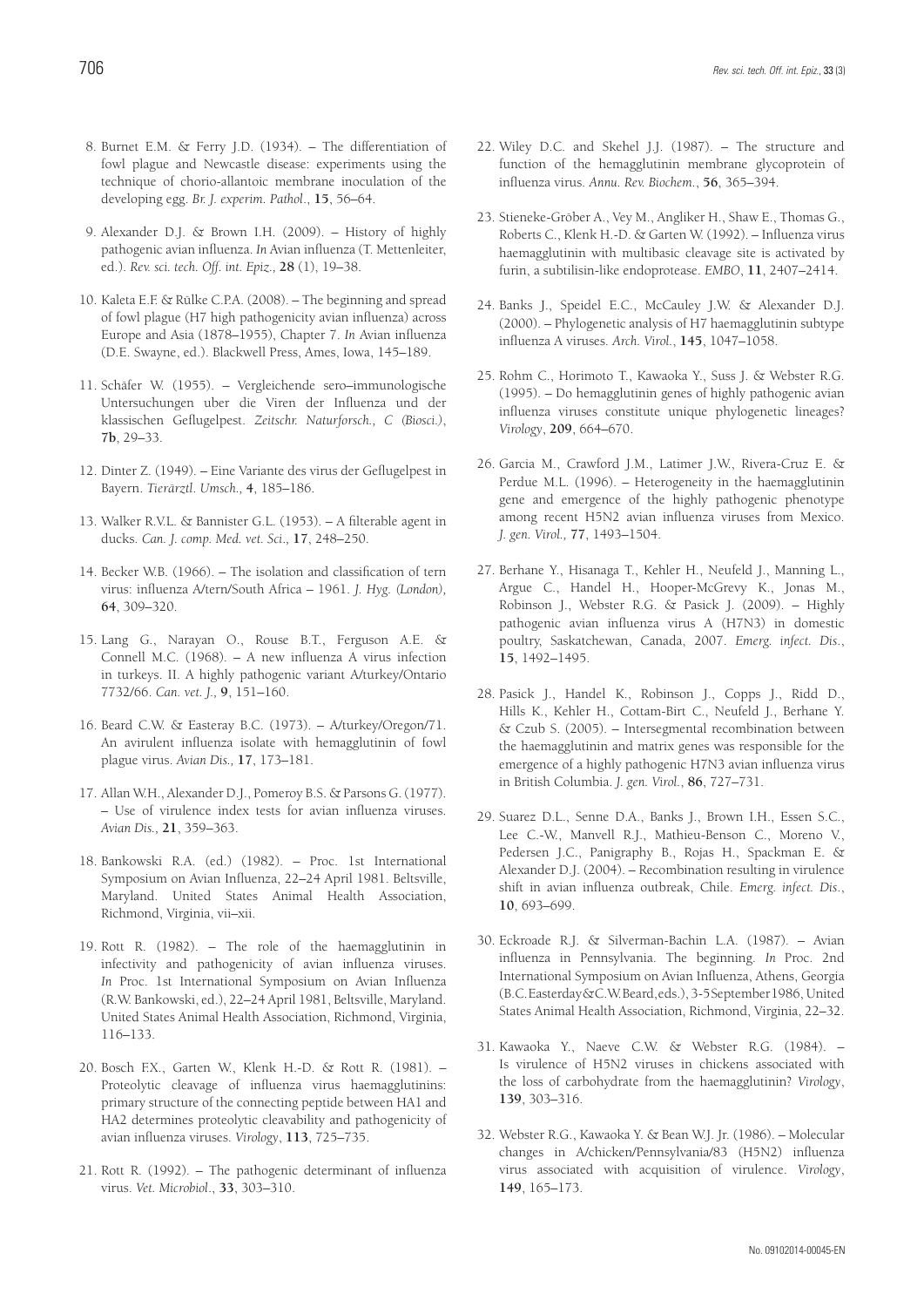- 33. United States Animal Health Association (USAHA) (1988). Report of the sub-committee on re-evaluation of the definition of avian influenza and establishing criteria for the evaluation of pathogenicity of isolates. *In* Proc. 91st Annual Meeting of USAHA, 1987, Salt Lake City, Utah. USAHA, Richmond, Virginia, 394–398.
- 34. Commission of the European Communities (1992). Council Directive 92/40/EEC of 19 May 1992 introducing Community measures for the control of avian influenza. *Off. J. Eur. Communities*, **L 167**, 22.06.1992, 1–16. Available at: http://europa.eu/legislation\_summaries/other/l12020\_en.htm (accessed on 20 September 2014).
- 35. Perdue M., Garcia M., Beck J., Brugh M. & Swayne D.E. (1996). – An Arg-Lys insertion at the hemagglutinin cleavage site of an H5N2 avian influenza isolate. *Virus Genes*, **12**, 77–84.
- 36. Villareal C.L. & Flores A.O. (1998). The Mexican avian influenza (H5N2) outbreak. *In* Proc. 4th International Symposium on Avian Influenza: avian influenza, a global problem, 28–31 May 1997, Athens, Georgia (D.E. Swayne & R.D. Slemons, eds). United States Animal Health Association, Richmond, Virginia, 18–22.
- 37. Capua I. & Marangon S. (2000). Review article: the avian influenza epidemic in Italy, 1999–2000. *Avian Pathol*., **29**, 289–294.
- 38. Ito T., Goto H., Yamamoto E., Tanaka H., Takeuchi M., Kuwayama M., Kawaoka Y. & Otsuki K. (2002). – Generation of a highly pathogenic avian influenza A virus from an avirulent field isolate by passaging in chickens. *J. Virol.,* **75**, 4439–4443.
- 39. Scientific Committee on Animal Health and Animal Welfare (SCAHAW) (2000). – The definition of avian influenza and the use of vaccination against avian influenza*.* European Commission Scientific Committee on Animal Health and Animal Welfare. Report 17, adopted 27 June 2000, Sanco/ B3/AH/R17/2000. Available at: ec.europa.eu/food/fs/sc/scah/ out45-final\_en.pdf (accessed on 20 September 2014).
- 40. Lee C.W., Swayne D.E., Linares J.A., Senne D.A. & Suarez D.L. (2005). – H5N2 avian influenza outbreak in Texas in 2004: the first highly pathogenic strain in the United States in the past 20 years? *J. Virol.,* **17**, 11412–11421.
- 41. Löndt B.Z., Banks J. & Alexander D.J. (2007). Highly pathogenic avian influenza viruses with low virulence for chickens in *in vivo* tests. *Avian Pathol*., **36**, 347–350.
- 42. Gohrbant S., Veits J., Breithaupt A., Hundt J., Teifke J.P., Stech O., Mettenleiter T.C. & Stech J. (2011). – H9 avian influenza reassortant with engineered polybasic cleavage site displays a highly pathogenic phenotype in chicken. *J. gen. Virol*., **92**, 1843–1853.
- 43. Stech O., Veits J., Siegfried W., Deckers D., Schröer D., Valenkamp T.W., Breithaupt A., Teifke J., Mettenleiter T.C. & Stech J. (2009). – Acquisition of a polybasic hemagglutinin cleavage site by a low-pathogenic avian influenza virus is not sufficient for immediate transformation into a highly pathogenic strain. *J. Virol*., **83**, 5864–5868.
- 44. Veits J., Weber S., Stech O., Breithaupt A., Gräber M., Gohrbandt S., Bogs J., Hundt J., Teifke J.P., Mettenleiter T.C. & Stech J. (2012). – Avian influenza virus hemagglutinins H2, H4, H8, and H14 support a highly pathogenic phenotype. *Proc. Nat. Acad. Sci. USA*, **109**, 2579–2584.
- 45. Munster V.J., Schrauwen E.J.A., de wit E., van den Brand J.M.A., Bestebroer T.M., Herfst S., Rimmelzwaan G.F., Osterhaus A.D.M.E. & Fouchier R.A.M. (2010). – Insertion of a multibasic cleavage site motif into the hemagglutinin of a low-pathogenic avian influenza H6N1 virus induces a highly pathogenic phenotype. *J. Virol*., **84**, 7953–7960.
- 46. Bogs J., Veits J., Gohrbandt S., Hundt J., Stech O., Breithaupt A., Teifke J.P., Mettenleiter T.C. & Stech J. (2010). – Highly virulent pathogenic H5N1 influenza viruses carry virulence determinants beyond the polybasic hemagglutinin cleavage site. *PLoS ONE*, **5**, e11826.
- 47. Khatchikian D., Orlich M. & Rott R. (1989). Increase viral pathogenicity after insertion of a 28S ribosomal RNA sequence into the haemagglutinin gene of an influenza virus. *Nature*, **340**, 156–157.
- 48. Orlich M., Gottwald H. & Rott R. (1994). Nonhomologous recombination between the hemagglutinin gene and the nucleoprotein gene of an influenza virus. *Virology*, **204**, 462– 465.
- 49. Senne D.A. (2007). Avian influenza in North and South America, 2002–2005. *Avian Dis*., **51**, 167–173.
- 50. Spackman E., Swayne D.E., Suarez D.L., Senne D.A., Pedersen J.C., Killian M.L., Pasick J., Handel K., Pillai S.P., Lee C.W., Stallknecht D., Slemmons R., Ip H.S. & Deliberto T. (2007). – Characterization of low pathogenicity H5N1 avian influenza viruses from North America. *J. Virol.,* **81**, 11612–11619.
- 51. Swayne D.E. & Slemons R.D. (2008). Using mean infectious dose of high- and low-pathogenicity avian influenza viruses originating from wild duck and poultry as one measure of infectivity and adaptation to poultry. *Avian Dis*., **52**, 455–460.
- 52. Ramirez-Nieto G., Shivaprasad H.L., Kim C.-H., Lillehoj H.S., Song H., Osorio I.G. & Perez D.R. (2010). – Adaptation of a mallard H5N2 low pathogenicity virus in chickens with prior history of infection with infectious bursal disease virus. *Avian Dis*., **54**, 513–521.
- 53. Sorrell E.M. & Perez D.R. (2007). Adaptation of influenza A/mallard/Potsdam/178-4/83 H2N2 virus in Japanese quail leads to infection and transmission in chickens. *Avian Dis*., **51** (Suppl. 1), 264–268.
- 54. Gaidet N., Cattoli G., Hammoumi S., Newman S.H., Hagemeijer W., Takekawa J.Y., Cappelle J., Dodman T., Joannis T., Gil P., Monne I., Fusaro A., Capua I., Manu S., Micheloni P., Ottosson U., Mshelbwala J.H., Lubroth J., Domenech J. & Monicat F. (2008). – Evidence of infection by H5N2 highly pathogenic avian influenza viruses in healthy wild waterfowl. *PLoS Pathog*., **4**, e1000127.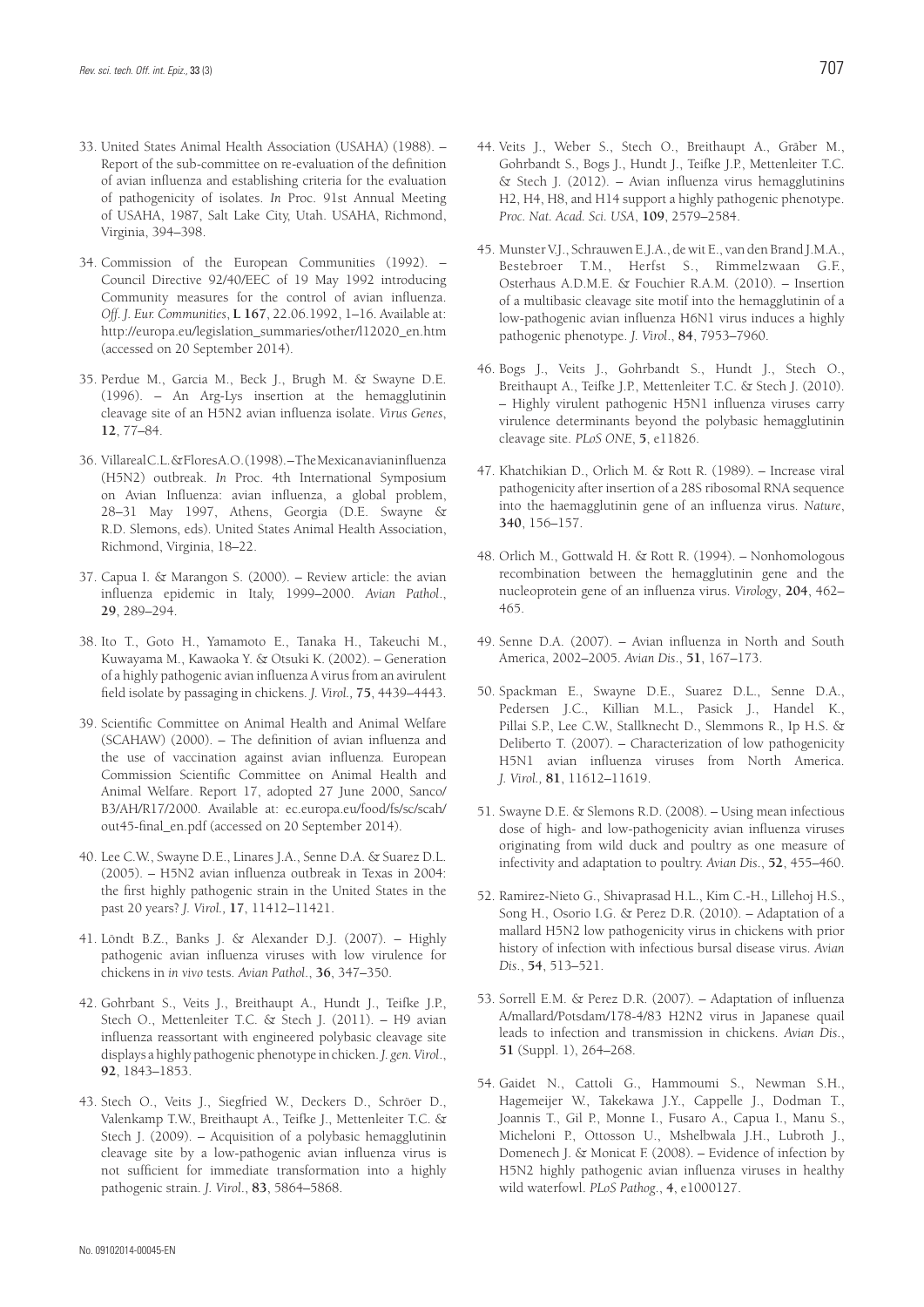- 55. Liu J., Xiao H., Lei F., Zhu Q., Qin K., Zhang W.W., Zhang X.L., Zhao D., Wang G., Feng Y., Ma J., Liu W., Wang J. & Gao G.F. (2005). – Highly pathogenic H5N1 influenza virus infection in migratory birds. *Science,* **309**, 1206.
- 56. Lebarbenchon C., Feare C.J., Renaud F., Thomas F. & Gauthier-Clerc M. (2010). – Persistence of highly pathogenic avian influenza viruses in natural ecosystems. *Emerg. infect. Dis*., **16**, 1057–1062.
- 57. Ping J., Selman M., Tyler S., Forbes N., Keleta L. & Brown E.G. (2012). – Low-pathogenic avian influenza virus A/turkey/Ontario/6213/1966 (H5N1) is the progenitor of highly pathogenic A/turkey/Ontario/7732/1966 (H5N9). *J. gen. Virol.,* **93**, 1649–1657.
- 58. Ellis T.M., Bousfield R.B., Bissett L.A., Dyrting K.C., Luk G.S., Tsim S.T., Sturm-Ramirez K.M., Webster R.G., Guan Y. & Peiris J.S.M. (2004). – Investigation of outbreaks of highly pathogenic H5N1 avian influenza in waterfowl and wild birds in Hong Kong in late 2002. *Avian Pathol*., **33**, 492–505.
- 59. Chen H., Li Y., Li Z., Shi J., Shinya K., Deng G., Qi Q., Tian G., Fan S., Zhao H., Sun Y. & Kawaoka Y. (2006). – Properties and dissemination of H5N1 viruses isolated during an influenza outbreak in migratory waterfowl in western China. *J. Virol.,* **80**, 5976–5983.
- 60. Hars J., Ruette S., Benmergui M., Fouque C., Fournier J.-Y., Legouge A., Cherbonnel M., Daniel B., Dupuy C. & Jestin V. (2008). – The epidemiology of the highly pathogenic H5N1 avian influenza in mute swan (*Cygnus olor*) and other Anatidae in the Dombes region (France), 2006. *J. Wildl. Dis.,* **44**, 811–823.
- 61. Teifke J.P., Klopfleisch R., Globig A., Starick E., Hoffmann B., Wolf P.U., Beer M., Mettenleiter T.C. & Harder T.C. (2007). – Pathology of natural infections by H5N1 highly pathogenic avian influenza in mute (*Cygnus olor*) and whooper (*Cygnus cygnus*) swans. *Vet. Pathol.,* **44**, 137–143.
- 62. Reperant L.A., Fučkar N.S., Osterhaus A.D.M.E., Dobson A.P. & Kuiken T. (2010). – Spatial and temporal association of outbreaks of H5N1 influenza virus infection in wild birds with the 0°C isotherm. *PLoS Pathog*.*,* **6**, e1000854.
- 63. Keawcharoen J., van Riel D., van Amerongen G., Bestebroer T., Beyer W.E., van Lavieren R., Osterhaus A.D.M.E., Fouchier R.A.M. & Kuiken T. (2008). – Wild ducks as longdistance vectors of highly pathogenic avian influenza virus (H5N1). *Emerg. infect. Dis*., **14**, 600–607.
- 64. Brown J.D., Stallknecht D.E., Beck J.R., Suarez D.L. & Swayne D.E. (2006). – The susceptibility of North American ducks and gulls to H5N1 highly pathogenic avian influenza viruses. *Emerg. infect. Dis.*, **12**, 1665–1670.
- 65. Brown J.D., Stallknecht D.E., Valeika S. & Swayne D.E. (2007). – Susceptibility of wood ducks to H5N1 highly pathogenic avian influenza virus. *J. Wildl. Dis*., **43**, 660–667.
- 66. Zhu Q., Yang H., Chen W., Cao W., Zhong G., Jiao P., Deng G., Yu K., Yang C., Bu Z., Kawaoka Y. & Chen H. (2008). – A naturally occurring deletion in its NS gene contributes to the attenuation of an H5N1 swine influenza virus in chickens. *J. Virol.,* **82**, 220–228.
- 67. He L., Zhao G., Zhong L., Liu Q., Duan Z., Gu M., Wang X., Liu X. & Liu X. (2013). – Isolation and characterization of two H5N1 influenza viruses from swine in Jiangsu Province of China. *Arch. Virol.,* **158** (12), 2531–2541. doi:10.1007/ s00705-013-1771-y.
- 68. Choi Y.K., Nguyen T.D., Ozaki H., Webby R.J., Puthavathana P., Buranathal C., Chaisingh A., Auewarakul P., Hanh N.T.H., Ma S.K., Hui P.Y., Guan Y., Peiris J.S.M. & Webster R.G. (2005). – Studies of H5N1 influenza virus infection of pigs by using viruses isolated in Vietnam and Thailand in 2004. *J. Virol.,* **79**, 10821–10825.
- 69. Nidom C.A., Takano R., Yamada S., Sakai-Tagawa Y., Daulay S., Aswadi D., Suzuki T., Suzuki Y., Shinya K., Iwatsuki-Horimoto K., Muramoto Y. & Kawaoka Y. (2010). – Influenza A (H5N1) viruses from pigs, Indonesia. *Emerg. infect. Dis*., **16**, 1515–1523.
- 70. Löndt B.Z., Brookes S.M., Kelly M.D., Nash B.J. & Brown I.H. (2013). – Failure to infect pigs co-housed with ducks or chickens infected experimentally with A/turkey/ Turkey/1/2005 (H5N1) highly pathogenic avian influenza virus. *Vet. Microbiol.,* **162**, 944–948.
- 71. Lipatov A.S., Kwon Y.K., Sarmento L.V., Lager K.M., Spackman E., Suarez D.L. & Swayne D.E. (2008). – Domestic pigs have low susceptibility to H5N1 highly pathogenic avian influenza viruses. *PLoS Pathog.,* **4**, e1000102.
- 72. Spackman E., Senne D.A., Myers T.J., Bulaga L.L., Garber L.P., Perdue M.L., Lohman K., Daum L.T. & Suarez D.L. (2002). – Development of a real-time reverse transcriptase PCR assay for type A influenza virus and the avian H5 and H7 hemagglutinin subtypes. *J. clin. Microbiol.,* **40**, 3256–3260.
- 73. Pasick J. (2008). Advances in the molecular based techniques for the diagnosis and characterization of avian influenza virus infections. *Transbound. emerg. Dis*., **55**, 329–338.
- 74. Belák S., Kiss I. & Viljoen G.J. (2009). New developments in the diagnosis of avian influenza. *In* Avian influenza (T. Mettenleiter, ed.). *Rev. sci. tech. Off. int. Epiz.*, **28** (1), 233–243.
- 75. Hoffmann B., Harder T., Starick E., Depner K., Werner O. & Beer M. (2007). – Rapid and highly sensitive pathotyping of avian influenza A H5N1 virus by using real-time reverse transcription-PCR. *J. clin. Microbiol.,* **45**, 600–603.
- 76. Gall A., Hoffmann B., Harder T., Grund C. & Beer M. (2008). – Universal primer set for amplification and sequencing of HA0 cleavage sites of all influenza A viruses. *J. clin. Microbiol.,*  **46**, 2561–2567.